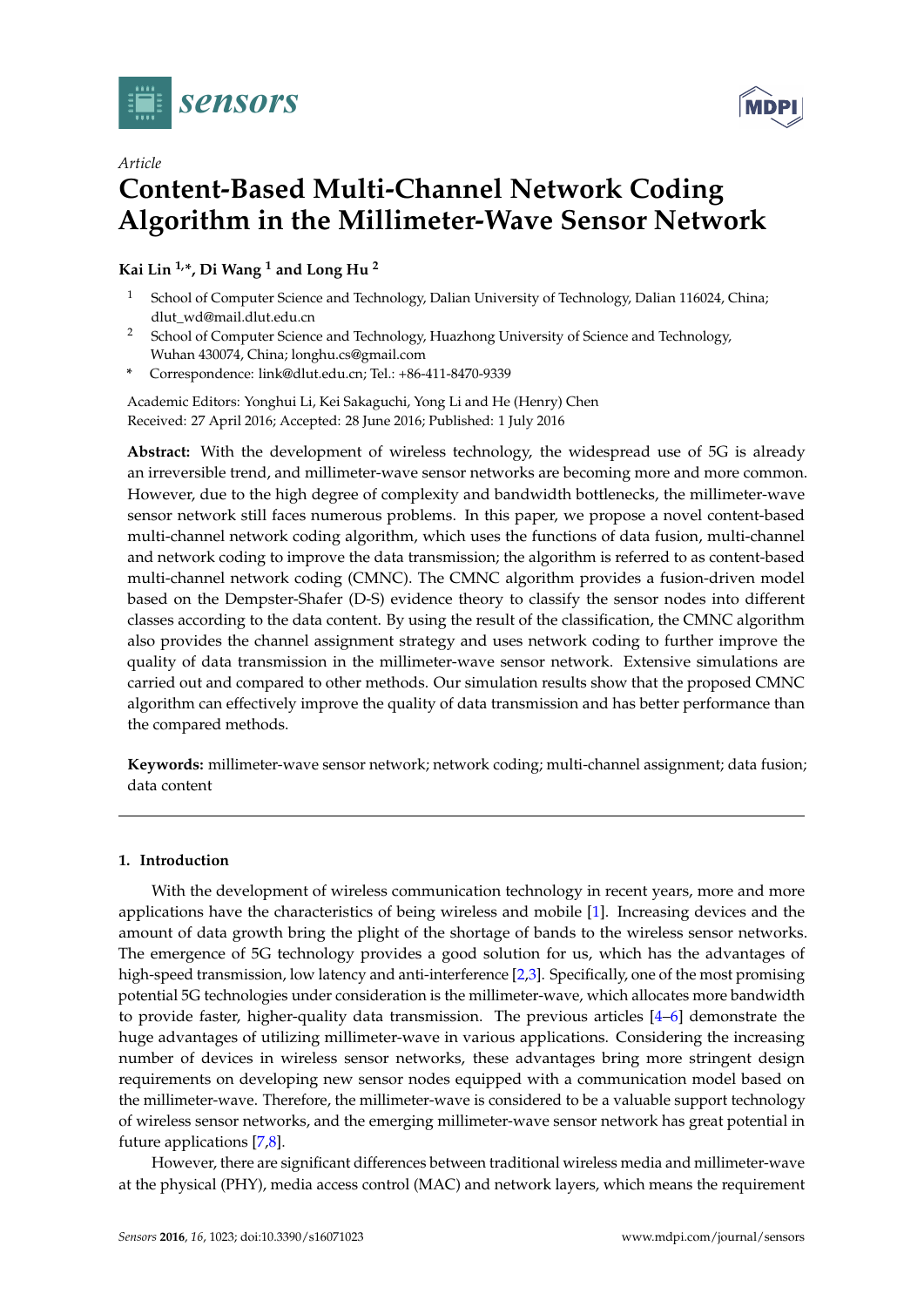of new designs. Propagation and path loss, antenna directivity, sensitivity to blockage and the dynamic topology of millimeter-wave require new ideas and protocols to ensure the performance of communication. Since the millimeter-wave has a high carrier frequency, the sensor nodes in the millimeter-wave sensor network have a smaller communication range than that of the traditional sensor network, which encourages the tasks to be migrated seamlessly across different regions by using the distribution mechanism. Considering the high spatial multiplexing and spectral efficiency, various sensor nodes often transmit data simultaneously, which need to be coordinated in the millimeter-wave network on multiple interfering links [\[5\]](#page-19-7). Therefore, how to achieve high efficiency and stable data transmission in the millimeter-wave sensor network is still a big challenge.

Many researchers have proposed various methods to improve the performance of data transmission in the wireless network. Mekikis et al. [\[9\]](#page-20-0) studied the information change of the wireless energy harvesting-enabled sensor nodes in the dense network and provided the theoretical expressions for the probability of successful communication in the different communication scenarios such as direct and cooperative. Murali et al. [\[10\]](#page-20-1) proposed a method of using network coding (NC) to solve unreliable individual communications in millimeter-wave systems, which uses a random linear network coding (RLNC) to compare with traditional routing methods. In order to provide the energy efficient solutions to the terminal in the network, two game theoretic strategies [\[11\]](#page-20-2) were introduced to solve the conflicts caused by the sensor nodes. The two strategies balance the relationship between completing the data dissemination and conserving energy. Otherwise, NC was utilized to take away the need of control packet exchange. Shafieinejad et al. [\[12\]](#page-20-3) designed a network coding and multi-channel/interface cooperative model under a wireless network environment, which includes the integration of network coding, routing and channel assignment. A Star-NC was also developed to take full advantage of aggregate throughput. Sun et al. [\[13\]](#page-20-4) proposed a Multiple-Input Multiple-Output Dempster-Shafer Network Coding (MIMO-DS NC) program using Dempster-Shafer (D-S) evidence theory to detect signals for each source node before mapping the source signals into a network-coded signal. An MIMO-DS physical-layer network coding (PNC) program was also further proposed from the direction of the vector space, which does not need estimating the source node signal before obtaining the network-coded signal in combination with PNC mapping and D-S evidence theory. However, the content of the data is ignored in the above designs, which greatly affects the performance of data transmission in the millimeter-wave network.

In this paper, we focus on how to improve the performance of data transmission in the millimeter-wave sensor network. Firstly, a fusion-driven model is proposed based on the D-S evidence theory method to integrate different sensory data by exploring the relationship between them, which aims to obtain accurate data results and remove the redundant data during the data collection. D-S is a mathematical theory based on the plausible reasoning and belief functions. It was first introduced by Dempster [\[14\]](#page-20-5) in 1967 and developed in 1970 by Shafer [\[15\]](#page-20-6). It has good application in many areas such as remote sensing classification [\[16\]](#page-20-7), medical imaging [\[17\]](#page-20-8) and object detection [\[18\]](#page-20-9). Considering the function of solving the uncertainty problem with uncertain and imprecise information, we utilize the D-S evidence theory as a framework to classify the sensor nodes based on the correlation between the sensory data. Secondly, based on the fusion-driven model, we proposed a novel content-based multi-channel network coding (CMNC) algorithm. In the CMNC algorithm, the sensor nodes with related data are assigned to the same channel, which effectively improves the quality of data transmission by realizing the functions of both data fusion and network coding during data collection. To the best of our knowledge, it is the first work to study both the data fusion problem and the network coding problem for multi-channel data transmission in the millimeter-wave sensor network. This paper offers the following contributions addressing the issues mentioned above:

• We design a fusion-driven model based on the D-S evidence theory to classify the sensor nodes according to the content of their data. By using this model, the sensor nodes with related data are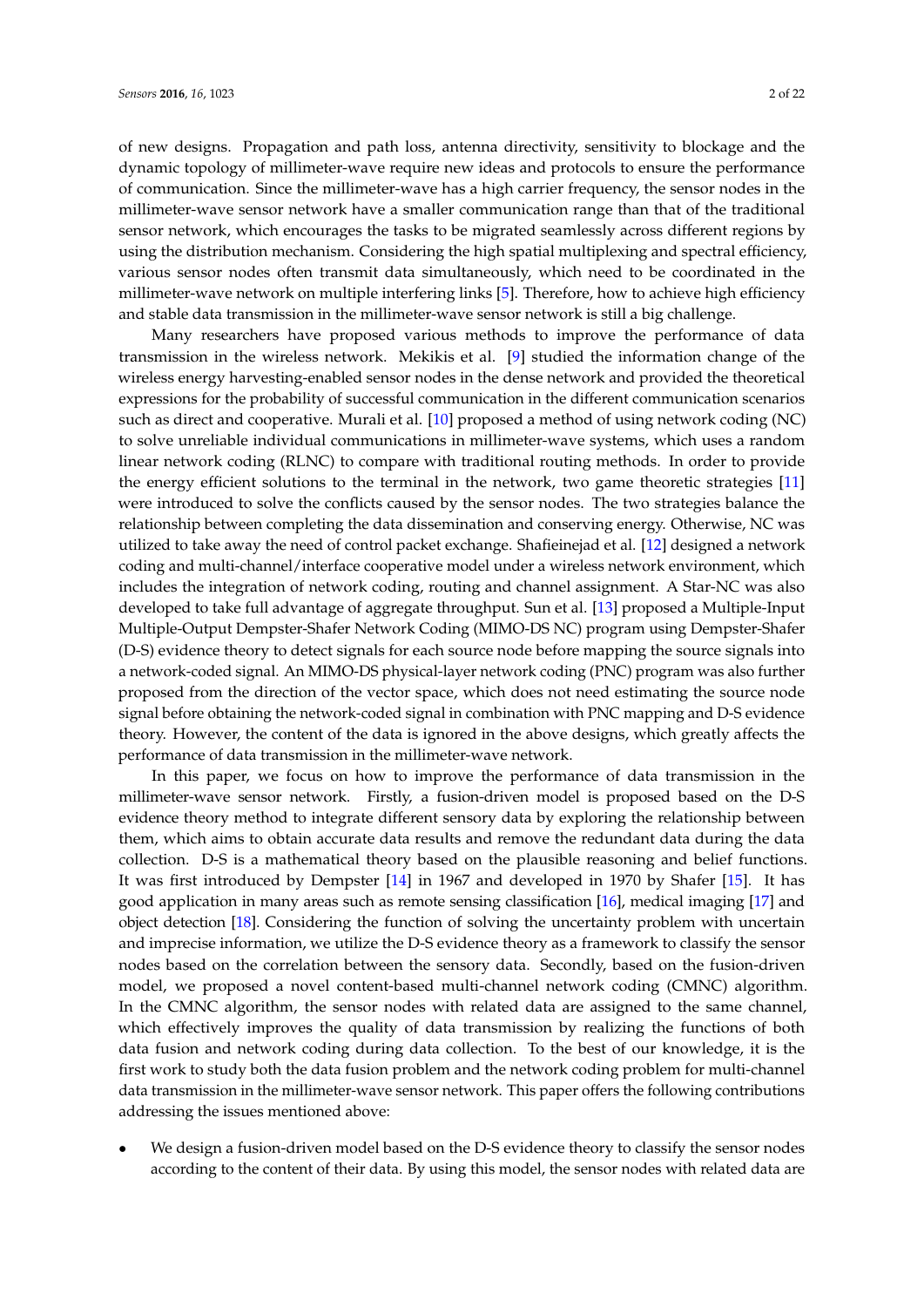classified for further processing to obtain more accurate data results and remove the redundant data during the data collection.

- We propose the CMNC algorithm, which combines the use of data fusion and network coding for multi-channel data transmission in the millimeter-wave sensor network. The obtained content relevance of the sensory data is adopted for channel assignment to fully utilize the functions of data fusion and network coding.
- We perform extensive simulations to evaluate the proposed CMNC algorithm by comparing to other algorithms under several performance criteria. Simulation results demonstrate that the CMNC algorithm achieves high performance for data transmission in the millimeter-wave sensor network.

The remainder of this paper is organized as follows. Section [2](#page-2-0) presents some related work. Section [3](#page-3-0) introduces the system model and problem statement. Section [4](#page-5-0) describes the fusion-driven model based on D-S evidence theory. The proposed CMNC algorithm is given in Section [5.](#page-10-0) In Section [6,](#page-15-0) we evaluate the performance of the CMNC algorithm based on simulations. The paper is concluded in Section [7.](#page-19-8)

# <span id="page-2-0"></span>**2. Related Work**

Currently, the millimeter-wave sensor network has been considered as an important part of 5G technology and can provide essential support for data collection. Developing new methods for the millimeter-wave sensor network has attracted more attention from diverse perspectives. The related works according to our considerations can be divided into three aspects: data fusion, network coding, and wireless multi-channel assignment.

Data fusion technology is valuable for obtaining more precise results while eliminating redundant data. D-S evidence theory [\[14](#page-20-5)[,15](#page-20-6)[,19\]](#page-20-10) was proposed and proven to have high performance in many areas. For example, in the cooperative communication field, Qin et al. [\[20\]](#page-20-11) explained how to use the D-S evidence theory in a cellular network, relying on the advantages of multi-channel sources using the D-S evidence theory to achieve a more reliable statistical decision. Kessentini et al. [\[21\]](#page-20-12) used the D-S theory to improve the accuracy and reliability of a handwriting recognition system. Dong et al. [\[22\]](#page-20-13) then introduced the D-S theory in the direction of target recognition, the paper proposes a monogenic signal of the multidimensional analytic signal utilizing the D-S theory to solve the problem, which cannot be used directly.

NC was used in [\[23\]](#page-20-14) for the first time, which is a kind of combination by passing packets to improve the throughput of multicast applications. Recently, network coding has had an excellent development in many areas. For instance, in order to solve the problem of different packet length for the network coding, Torres Compta et al. [\[24\]](#page-20-15) designed a series of mechanisms to manage heterogeneous data packet length and used the real packet length distribution to analyze the mechanism of the induction of overhead. Leu et al. [\[25\]](#page-20-16) proposed a sharing system in P2P networks based on network coding with considering the compilation, decoding delay and message overhead. Jiang et al. [\[26\]](#page-20-17) established a multicast routing algorithm based on network coding multi-hop wireless networks, the algorithm can increase energy efficiency and throughput. Antonopoulos et al. introduced a novel NC-aided MAC protocol [\[27\]](#page-20-18) in the automatic repeat request-based wireless network. A cross-layer analytical model was further designed to solve such a problem in correlated shadowing conditions [\[28\]](#page-20-19).

Multi-channel assignment focuses on solving the problem of channel contention in order to ensure the performance of data transmission. Lin et al. [\[29\]](#page-20-20) had proposed a green video transmission algorithm, which combines the video clustering and channel assignment to assist in video transmission. Wu et al. [\[30\]](#page-20-21) investigated the multichannel feasibility in the sensor network and designed a multi-channel scheme, which assigns the channels based on the tree structure while realizing parallel data transmission. Phung et al. [\[31\]](#page-20-22) aimed at decreasing the influences of the interference caused by the channel contention, the limited radio frequency bandwidth and the limited battery power of sensor nodes. They explored the wireless multi-channel operational ability to provide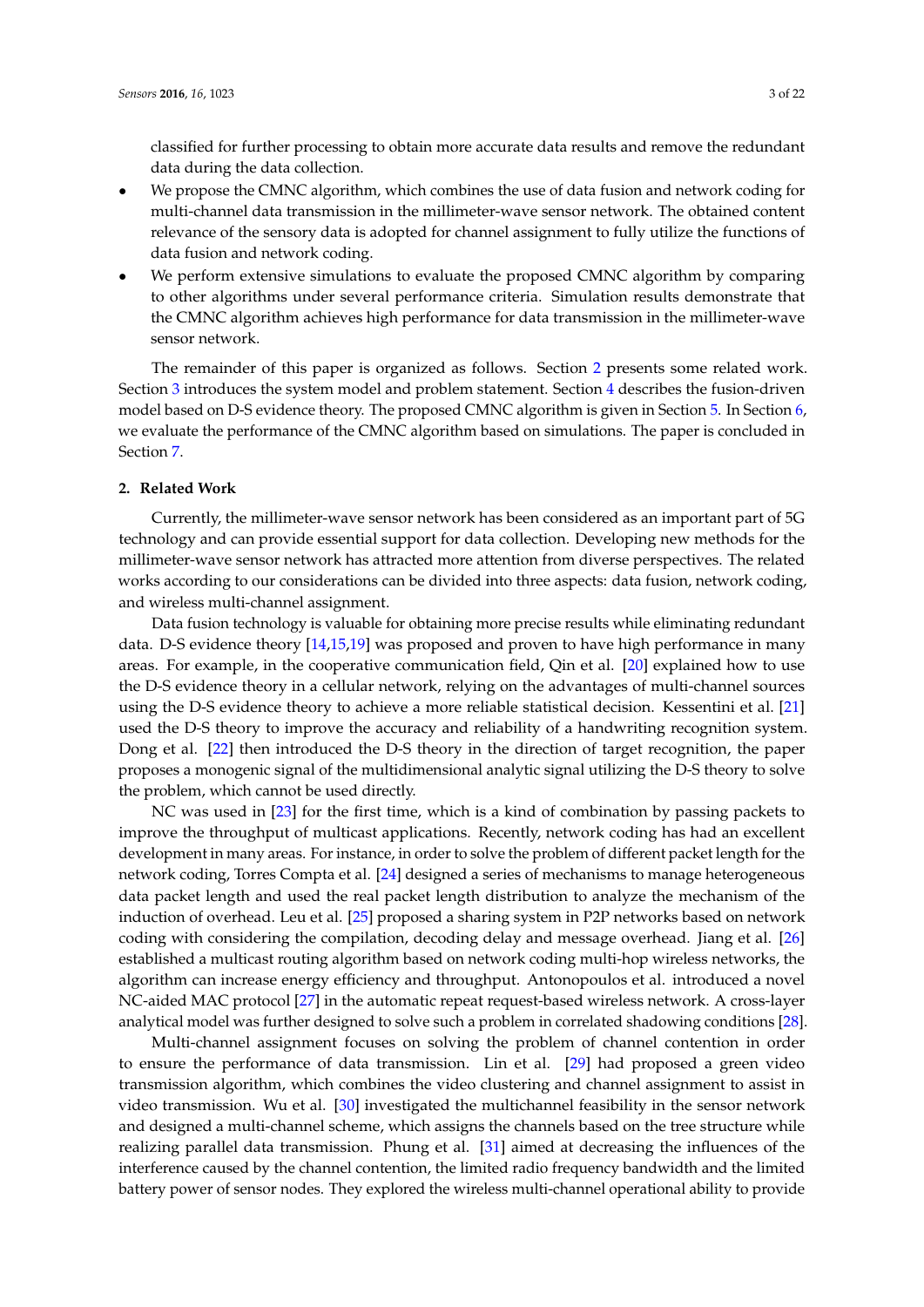higher network throughput and proposed a non-coordinated transmissions scheduling algorithm to eliminate the conflict, the idle listening and excessive hearing.

### <span id="page-3-0"></span>**3. System Model and Problem Statement**

#### *3.1. System Model*

In this paper, we assume a wireless sensor network supported by the millimeter-wave technology, which provides plenty of reliable services to users. In our research, the sensor nodes are resource-constrained and under the millimeter-wave sensor network environment. The ordinary node and the sink node constitute the entire sensor network. These sensor nodes have very strong adaptability and ductility while accessing the network effortlessly and communicating with their neighbors. One sink node is deployed as the destination of data collection in the millimeter-wave sensor network, which has no limitation of computation and communication. The biggest advantage of the sensor network, the complexity of data processing, access processing and data transmission will be completed by the sink node. The network is responsible for transmitting a large amount of information to meet the requirements of applications. Each sensor node can exchange data with other sensor nodes located in its communication range. At the same time, the sensor nodes can execute data process functions for both their own generated data and received data from other sensor nodes.

Considering that the multi-channel technology is adopted in the millimeter-wave sensor network, we assume that these sensor nodes can communicate properly with their neighbors that use the same channel for data transmission. Data fusion is a work of great significance, which benefits the whole network during the data transmission process between different sensor nodes. We explore the data relativity between the sensor nodes for further processing to reduce the overload of the network while obtaining precise results. Meanwhile, network coding is also considered in our research, which is able to encode data that are transported to a common sensor node. According to the network topology, the nodes belong to different transmission paths and can encode multiple data to increase transmission throughput.

Without loss of generality, we assume that the sensor nodes are diverse, which means they differ in storage capacity, transmission speed, communication range, computing power, etc. All communication links are symmetrical. According to the distance to the receiver, the sensor nodes can adjust the transmission power to save energy consumption [\[32](#page-21-0)[,33\]](#page-21-1). Each sensor node has the ability of data fusion, and network coding then exchanges the result with its neighbors using the same channel. The only difference between our system model and traditional sensor networks is that the communication model uses the millimeter-wave instead of the radio frequency. This change decreases the sensor nodes' neighbors because the communication range of millimeter-wave is shorter than that of radio frequency. The algorithm designed in this article need to consider the effect caused by this difference, but it can also be carried out in the majority of the traditional sensors.

To further coordinate sensor nodes' communication in the millimeter-wave sensor network, these sensor nodes are considered to be classified into different classes according to the content of their generated data. The set of classes is denoted as  $\omega = {\omega_1, \omega_2, ..., \omega_M}$ , where *M* is the number of classes. Before data transmission, each sensor node selects the appropriate channel based on the class information, while the relay sensor nodes, adopting the same channel, encode and fuse the data and transmit the result to the destination sensor node. For example, the data  $x_1$  are generated by a sensor node belonging to the class  $\omega_1$ , and the data  $x_2$  are generated by another sensor node belonging to the class  $\omega_2$ . These two sensor nodes are assigned different channels  $C_1$  and  $C_2$ . In channel  $C_1$ , if there exists data *x*<sup>2</sup>  $I_1$  that occupies the channel  $C_1$  to transmit, a collision may occur in the relay sensor node during the transmission. With the increasing number of transmitted data in the network, the shortage becomes obvious as heavy overload shares the same channel simultaneously.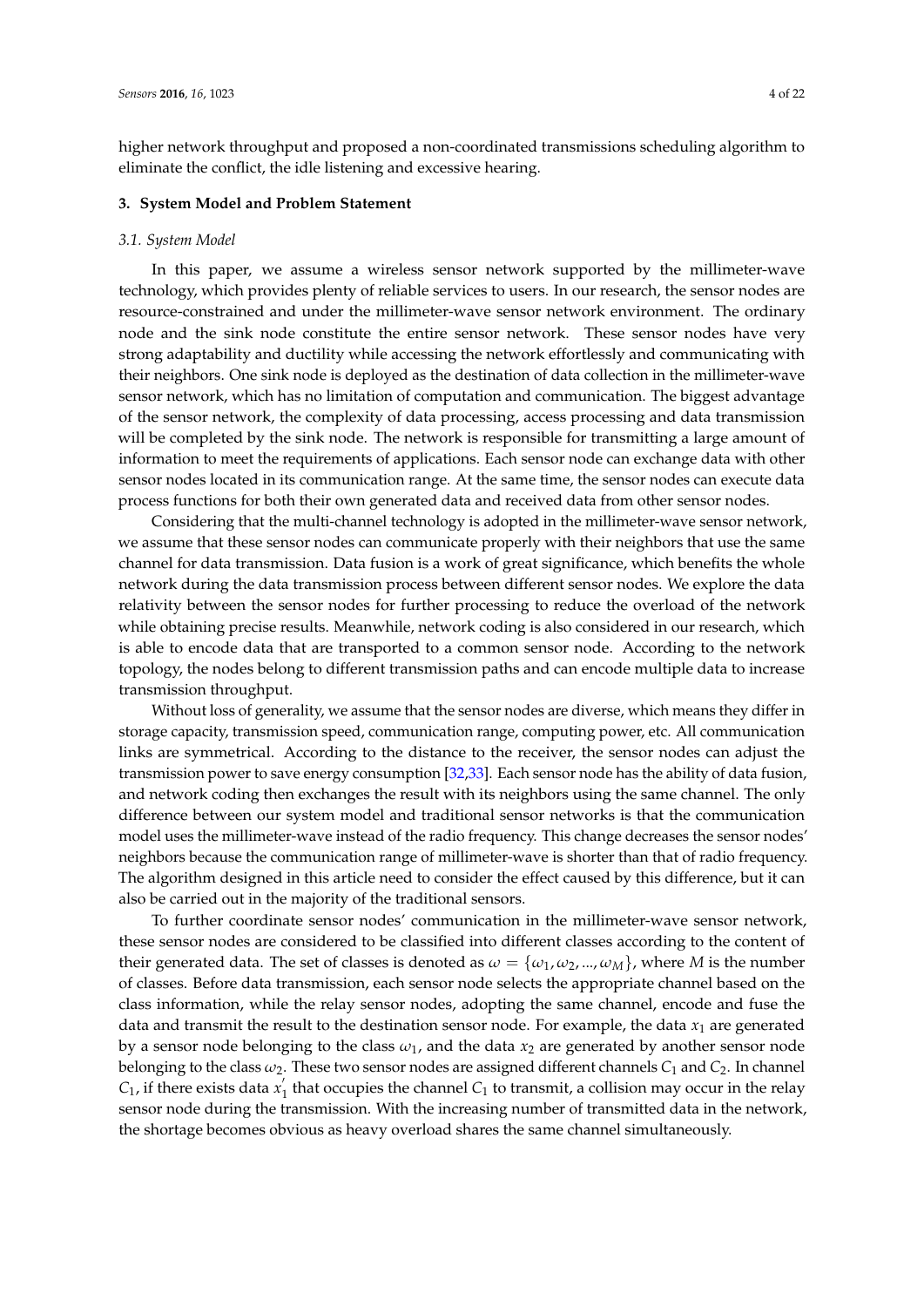#### *3.2. Problem Statement*

For the disordered data transmission in the millimeter-wave sensor network, the existing redundant data lead to a waste of resources. Improving resource utilization by data processing is the focus of our concern. The sensor nodes are able to generate and receive data with varying content, such as temperature, humidity, sound, etc. These different data are often transmitted at the same time, which causes heavy congestion and jams in the network and affects the performance of the end-to-end transmission. Processing these data reasonably during the data collection is very important for the millimeter-wave sensor network. Considering that the millimeter-wave has a short distance of communication, the end-to-end data transmission needs to be delivered through multiple routes in a multi-hop way. In the process of routing transfer, network coding is introduced to further improve the performance of data transmission.

Each sensor node can send exchange data to other sensor nodes adopting the same channel through multiple routes. As shown in Figure [1,](#page-4-0) each block represents a kind of data in the network, and each sensor node has a data block. Figure [1a](#page-4-0) shows a traditional transmission method with random channel assignment; the relay nodes  $R_1$ ,  $R_2$  receive the data from  $D_1$ ,  $D_2$  and  $D_3$ ,  $D_4$ , respectively, then forward the data to the sink node.  $D_1$ ,  $D_2$  transmit the data  $x_{11}$ ,  $x_{21}$  to the sink node sequentially through a selected relay node  $R_1$ , while  $D_3$  and  $D_4$  send data  $x_{12}$ ,  $x_{22}$  through the relay node  $R_2$ . We assume that data  $x_{11}$  are relevant to data  $x_{12}$  and data  $x_{21}$  are relevant to data  $x_{22}$ . However, these relevant data cannot be processed by both data fusion and network coding at the relay node to eliminate unnecessary data transmission because they are transmitted differently. To solve this problem, we consider dividing the sensor nodes into different classes according to their data content and assign the same channel for the sensor nodes in the same class. Compared to the traditional approach, the advantage of this method is to decrease the redundant data, improve the channel utilization efficiency and reduce channel congestion during the data transmission. The relay sensor node can process data fusion and network coding on different data during data transmission.

<span id="page-4-0"></span>

**Figure 1.** Different methods to transmit data with millimeter-wave technology. (**a**) Traditional transmission method with random channel assignment; (**b**) the transmission using the content-based multi-channel network coding (CMNC) algorithm.

In this paper, our objective is designing an optimal strategy to improve the efficiency of data transmission in the millimeter-wave sensor network. The first challenge is how to classify the sensor nodes according to their data content. By introducing D-S evidence theory, we classify the sensor nodes based on the data content by exploring the relativity between their data. The performance of data transmission can be enhanced by the process of data fusion. On the other hand, network coding is also adopted to further improve the throughput of the millimeter-wave sensor network. We use RLNC to encode the data transmitted to the same terminal sensor node and decrease the number of transmissions. Multiple data are encoded by the relay sensor node to one joint transmission for reducing the occupation of the spectrum. Specifically, the channel assignment method is designed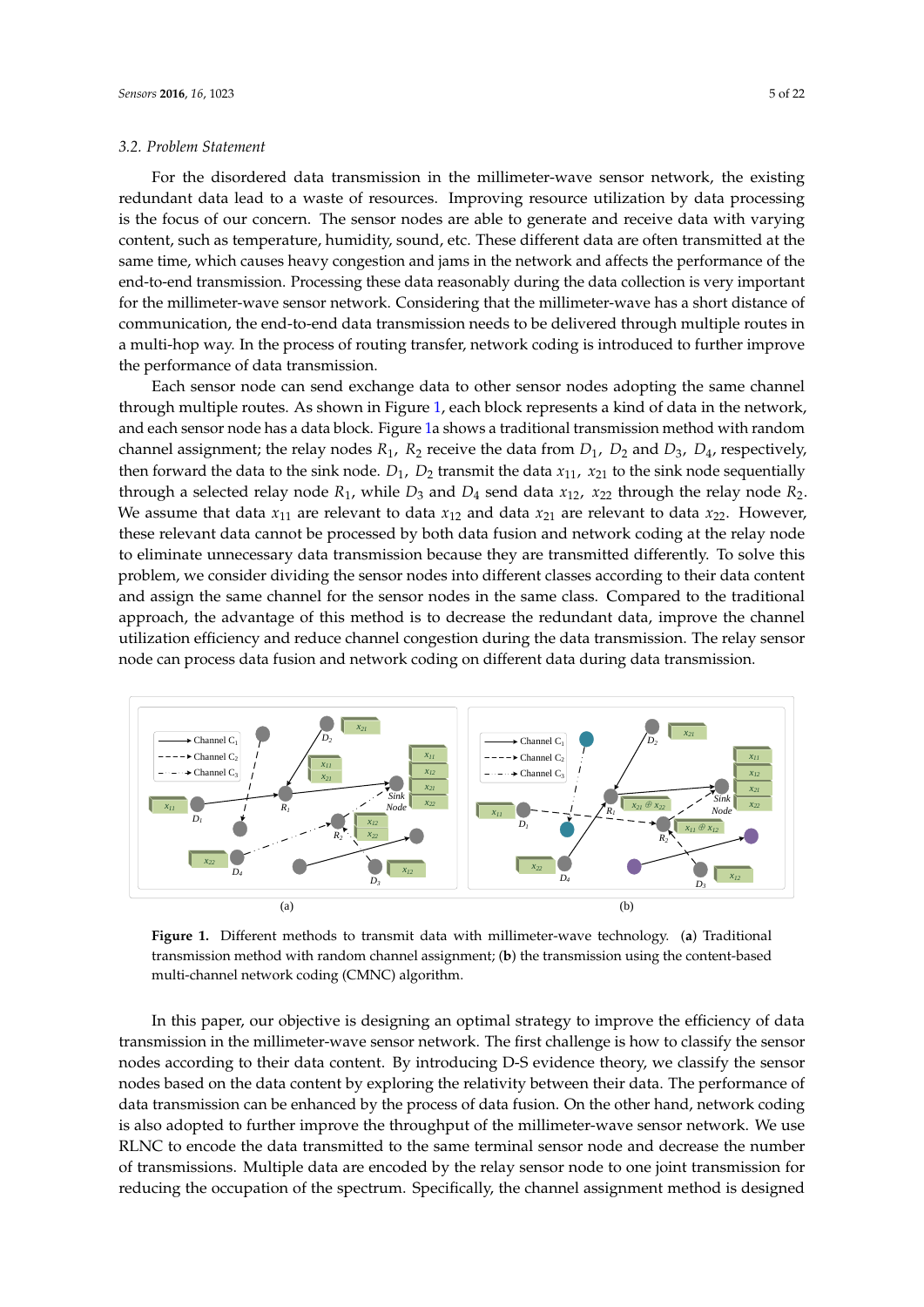to ensure that the functions of data fusion and network coding can be realized during the data transmission. The sensor nodes with related data are allocated the same channel for data transmission. Optimal channel assignment is capable of reducing transmission congestion and improves the channel utilization. Therefore, our objective is realized on the above factors, including data fusion, network coding and channel assignment.

# <span id="page-5-0"></span>**4. The Fusion-Driven Model Based on D-S Evidence Theory**

This section presents a fusion-driven model base on D-S evidence theory, which classifies the sensor nodes into different classes depending on their data content. The results of sensor node classification can be used to improve the quality of data transmission in the millimeter-wave sensor network.

# *4.1. Basic Mathematical Terminology of D-S Evidence Theory*

The theory of evidence is also called Dempster–Shafer theory or evidence reasoning. The D-S evidence theory aims to make a decision based on the evidence for solving the uncertainty problem with uncertain and imprecise information. The evidence here means the result of the issues from the observation and research, which can provide a required belief value for making the decision in the D-S evidence theory. In this paper, we want to classify the sensor nodes by exploring the correlation between the sensory data from different sensor nodes, which is a typical uncertainty problem because it has the characteristics of imprecision and uncertainty. The D-S evidence theory can solve such a problem and effectively classify the sensor nodes according to the judgment of data correlation.

In practical applications, the evidence is carried out in so many different ways, such as decision-makers' experience, knowledge and observation. Although a function can be built to generate the evidence from only one decision-maker who is trusted and influential, the limitation of individual ability reduces the validity and usability of the evidence. Therefore, the evidence combination rule is introduced as a powerful tool in the D-S evidence theory to integrate multiple opinions from decision-makers in order to get more accurate results. In this paper, the sensor nodes act as the decision-makers.

Let us define  $\Phi$ , a frame of discernment, which is a finite set of mutually exclusive propositions and hypotheses about some problem domains. Only by establishing a reasonable frame of discernment, we can carry out the research of the proposition converted into the study of function and probability assignment.  $\Phi$  is the set of all considerations on the case and needs to cover all possible problems. In order to classify the sensor nodes according to the decision made by the D-S evidence theory, the frame of discernment represents the class set in the millimeter-wave sensor network, while each sensor node belongs to the existing class at any time. The *power set* 2 <sup>Φ</sup> is the set of all possible subsets  $\Phi$ , including the empty set  $\emptyset$ . For example, if:

$$
\Phi = \{a, b, c\} \tag{1}
$$

this means three classes *a*, *b*, *c* in the network, then:

$$
2^{\Phi} = \{ \emptyset, \{a\}, \{b\}, \{c\}, \{a, b\}, \{b, c\}, \{a, c\}, \Phi \}
$$
 (2)

That means a sensor node can belong to more than one class. The mathematical definition of  $\varnothing$  represents that a sensor node does not belong to any class. To meet the requirement of algorithm design and network operation, we remove the situation of the  $\emptyset$  in this work, and each sensor node can only belong to one class at a time.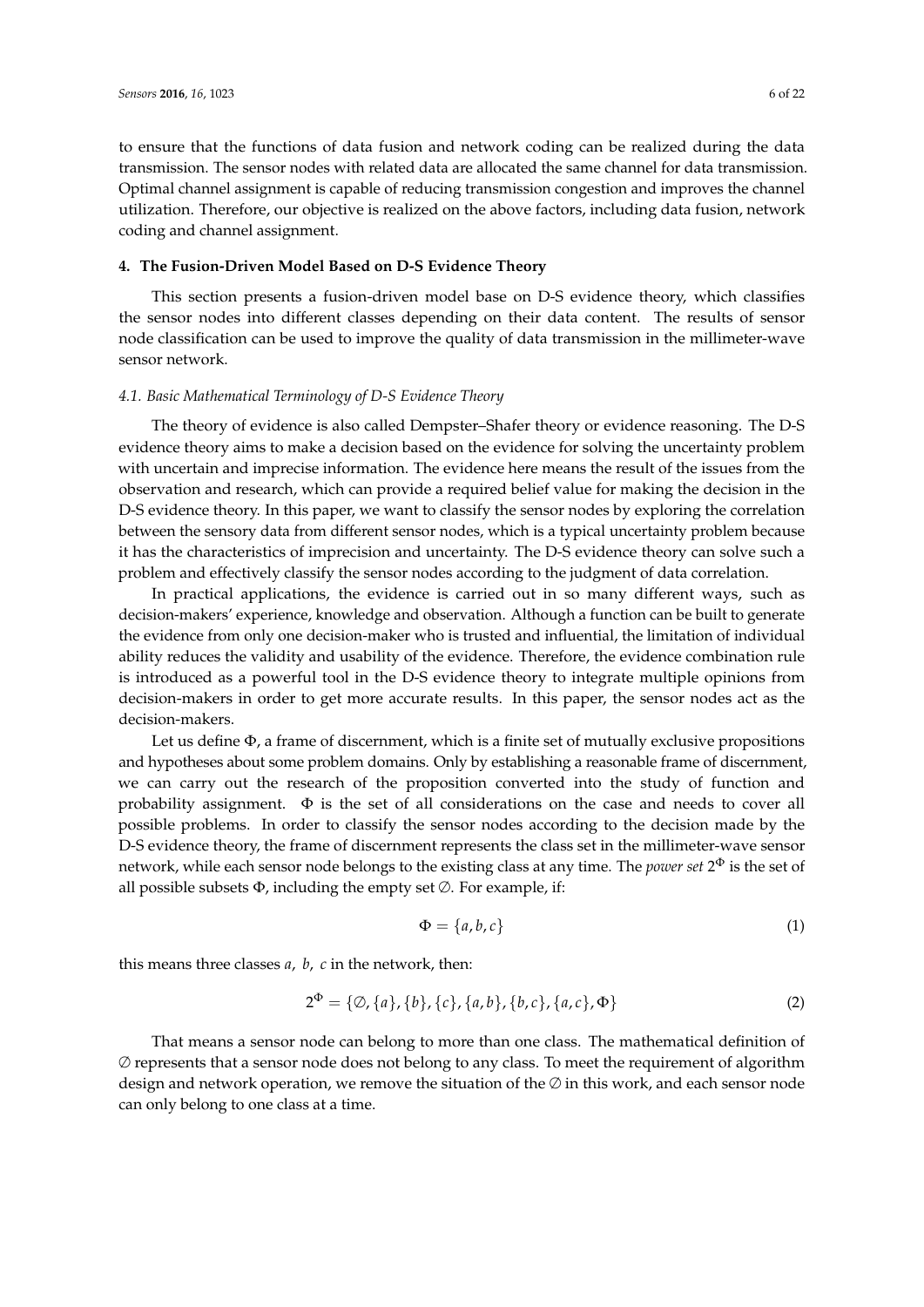Each sensor node establishes its observation by identifying its belief on the frame of discernment Φ. The belief represents the judgment to which class the sensor node belongs. The D-S evidence theory defines a belief value *m*, which ranges from zero to one and can be expressed as:

$$
m: 2^{\Phi} \to [0, 1] \tag{3}
$$

This assignment function is called the *basic probability assignment* (BPA or sometimes the *mass function*). A *basic probability assignment* is a function *m* from 2 <sup>Φ</sup>, the power set of Φ, to [0, 1]. *A* represents any subset built on a frame of discernment Φ and associated with a corresponding proposition, referred to as  $A \subseteq \Phi$ . Verifying:

$$
m(\emptyset) = 0 \tag{4}
$$

$$
\sum_{A \subseteq \Phi} m(A) = 1 \tag{5}
$$

The quantity *m*(*A*), called a *basic probability number* or *mass value*, is the measure of the probability that one is willing to commit exactly to *A* without any subsets, which offers a certain piece of evidence. This means the probability of a node belonging to the class. The condition of complete ignorance is characterized by  $m(\Phi) = 1$ .

According to the BPA from the power set, the upper and lower boundary of the probability interval can be determined and named the *degree of belief (Bel)* and *plausibility (Pl)*. In order to obtain a total belief in *A*, one must add to  $m(A)$  the quantities  $m(B)$  for all subsets *B* of *A*. There is a function assigned to each subset *A* of Φ, and the total number of all basic probability numbers for subsets of *A* is the *belief function*:

$$
Bel(A) = \sum_{B \subseteq A} m(B) \tag{6}
$$

*Bel*(*A*) is also called the *credibility* of *A* and is considered as a total belief committed to *A*. Considering that *A* represents the subsets of Φ, *m*(*A*) > 0 is the *focal elements* of the belief function. A set containing all focal elements is called the *core* of the belief function.

Compared to probability theory, it is easy to verify that the belief in some hypothesis *A* and its negation *A* does not necessarily sum to one. *Bel*(*A*) does not reveal the degree of belief in *A*, i.e., the degree of doubt of *A*, which is described by  $Bel(\overline{A})$ . The quantity  $Pl(A) = 1 - Bel(\overline{A})$  represents the *plausibility* of *A* and defines the degree to which one fails to doubt in *A*, i.e., the *A* is considered as plausible. It is shown that:

$$
Pl(A) = \sum_{B \cap A \neq \emptyset} m(B) \tag{7}
$$

If any one of these three functions *m*, *Bel* and *Pl* is sufficient to cover the other two, it follows from the definition of  $Pl(A)$  as  $1 - Bel(\overline{A})$ , and:

$$
m(A) = \sum_{B \subseteq A} (-1)^{|A \setminus B|} Bel(B)
$$
 (8)

Interval [*Bel*(*A*), *Pl*(*A*)] represents the uncertain interval, which means neither supporting nor rejecting the proposition *A*. *Bel*(*A*) and *Pl*(*A*) are also called lower and upper probabilities, where:

$$
Bel(A) \le m(A) \le Pl(A) \tag{9}
$$

The larger  $Bel(A)$  indicates a higher degree of belief, which means the sensor node is more likely to belong to the class. The relationships between the  $Bel(A)$  value, the  $Pl(A)$  value and the uncertain interval are shown graphically in Figure [2](#page-7-0) [\[14,](#page-20-5)[15\]](#page-20-6).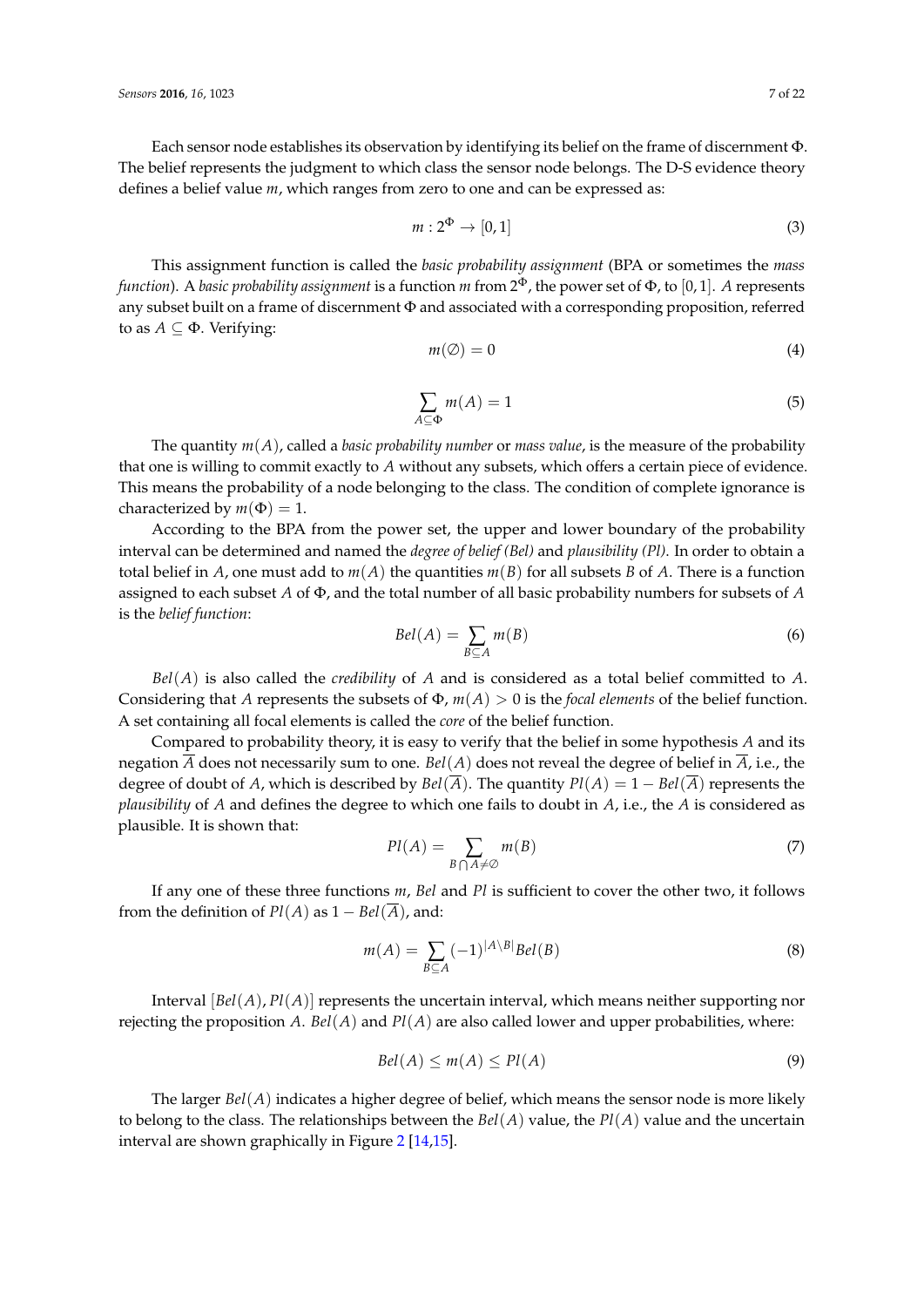<span id="page-7-0"></span>

**Figure 2.** Uncertainty representation of the information.

For the operations of the use of D-S evidence theory, more BPA are given under the same frame of discernment. If the evidence is not entirely in conflict, thus it goes through a reasonable method to combine or integrate the multiple BPA. The D-S evidence theory utilizes the orthogonal to combine multiple BPA for building a new function, named *Dempster's rule of combination*. The new function can be thought of as some evidence under the joint action producing a new belief for BPA, and it combines multiple functions under the same frame of discernment. In each classification period, a sensor node to be classified can obtain the BPA from classified sensor nodes and make a better decision for classification by using an updated BPA generated by comprehensive information.

Firstly, we introduce the combination rule of D-S evidence theory from two pieces of evidence. Assume that there are two pieces of evidence  $E_1$  and  $E_2$  on the frame of discernment;  $m_1$  and  $m_2$  are the BPA of the two pieces of evidence.  $A_1$  and  $A_2$  are the focus elements of  $E_1$  and  $E_2$ , respectively. Belief functions *Bel*<sup>1</sup> and *Bel*<sup>2</sup> under the same frame of discernment are composed of two independent sources of information. D-S evidence theory provides a convenient method to integrate the evidence. The premise that *Bel*<sup>1</sup> and *Bel*<sup>2</sup> are able to combine into a single one is based on their cores having to intersect. This condition can be expressed as follows:

$$
\sum_{A_1 \cap A_2 = \emptyset} m_1(A_1) m_2(A_2) < 1 \tag{10}
$$

The combined BPA of  $m_1$  and  $m_2$  (the joint mass) is:

$$
m(\emptyset) = 0 \tag{11}
$$

$$
m(A) = \frac{\sum_{A_1 \cap A_2 = A} m_1(A_1) m_2(A_2)}{1 - K}
$$
\n(12)

where *K* is given by:

$$
K = \sum_{A_1 \cap A_2 = \emptyset} m_1(A_1) m_2(A_2)
$$
\n(13)

It reflects the degree of conflict between the various evidence; the coefficient 1/(1 − *K*) is known as the *normalization factor*.

Belief function *Bel* is given by *m*, called the orthogonal sum of *Bel*<sup>1</sup> and *Bel*2, while expressed as  $Bel_1 \oplus Bel_2$ . For convenience, *m* is represented as  $m_1 \oplus m_2$ . The  $Bel's$  core is the intersection of *Bel*<sub>1</sub> and *Bel*<sub>2</sub>. If the  $m_1$  and  $m_2$  cores are disjointed,  $m_1$  and  $m_2$  cannot be combined, and their corresponding evidence supports a different proposition, which means the two pieces of evidence are entirely in conflict. The two pieces of evidence cannot be combined because there is no intersection. For example, if one piece of evidence supports the proposition while another piece of evidence supports the non-proposition, such two pieces of evidence cannot be combined.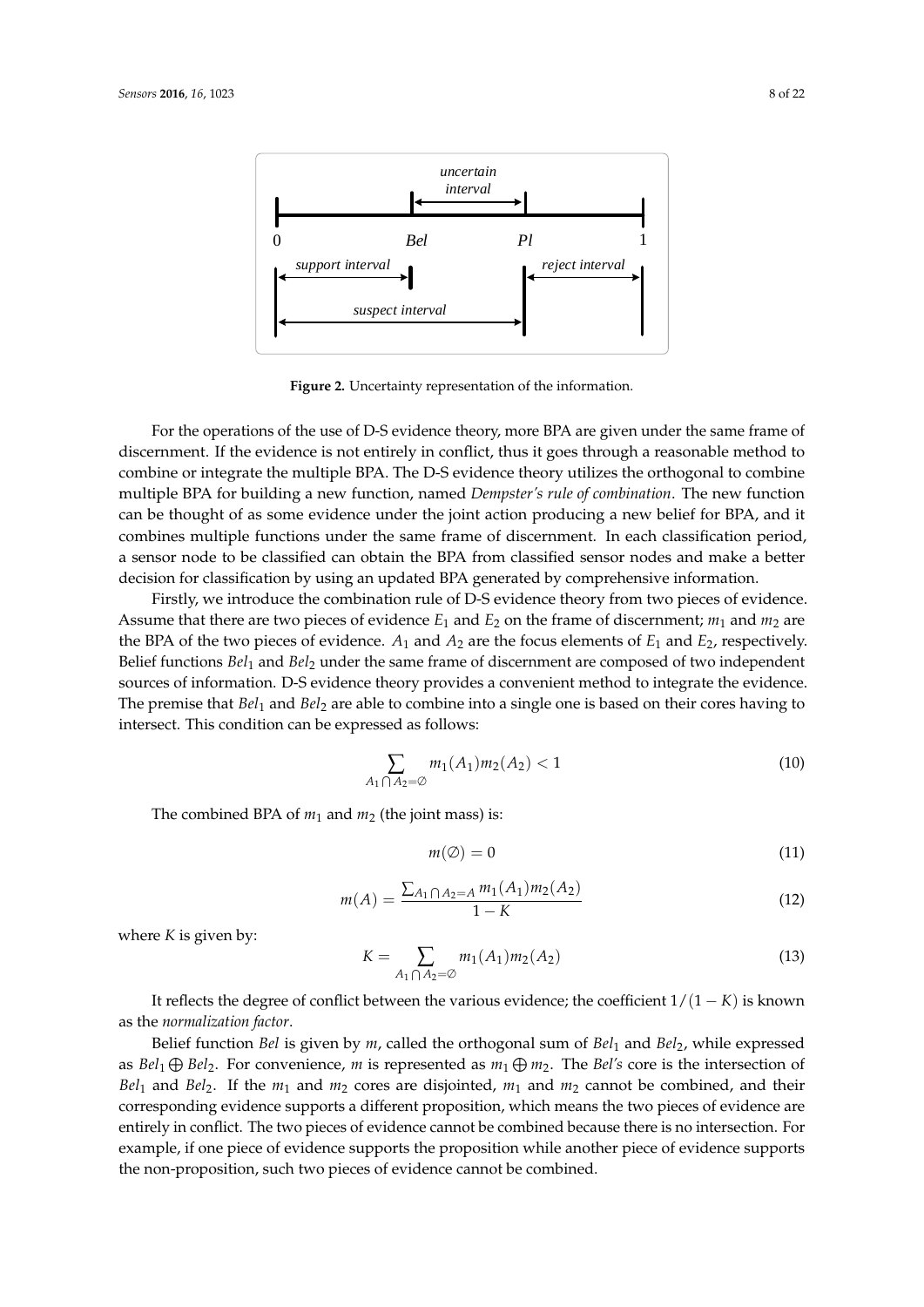As an example of Dempster's rule of combination, there are mass values in the set:  $m_1$  are  $m_1(a_1) = 0.3$ , and  $m_1(a_2) = 0.7$ . Additionally, the other mass values in the set  $m_2$  are  $m_2(a_1) = 0.4$  and  $m_2(a_2) = 0.6$ , where *a*<sup>1</sup> and *a*<sup>2</sup> represent the that the hypothesis is normal and abnormal. We first calculated the normalization factor *K* and summed the results:

$$
K = (m_1(a_1) \times m_2(a_2)) + (m_1(a_2) \times m_2(a_1)) = (0.3 \times 0.6) + (0.7 \times 0.4) = 0.46
$$
 (14)

Then, the results of the joint masses are:

$$
m(a_1) = \frac{1}{1 - 0.46} \times m_1(a_1) \times m_2(a_1) = \frac{2}{9}
$$
 (15)

and:

$$
m(a_2) = \frac{1}{1 - 0.46} \times m_1(a_2) \times m_2(a_2) = \frac{7}{9}
$$
 (16)

# *4.2. Sensor Node Classification Based on D-S Evidence Theory*

In this section, we present the fusion-driven model based on D-S evidence theory. Considering that the data content is the key factor of data fusion, the sensor nodes are divided into different classes according to different contents of the stored data for further processing.

We define  $\vartheta = \{D = (D_i^1, ..., D_i^P)|i = 1, ..., Q\}$  as a set of Q P-dimensional training samples and  $\omega = \{\omega_1, \omega_2, ..., \omega_M\}$  as a collection of the classes. Each sensor node has a class symbol  $L^i \in \{1,...M\}$ , which indicates each sensor node belonging to different classes *ω*. (*ϑ*, *L*) is formed on a training set to classify the new model, where *L* is a collection of labels.

Our approach is to identify all of the classes as a frame of discernment, which is set in the classification problem to recognize all of the possible classification results. The *ω* is called frame of discernment Φ to explain the issues by D-S theory. *D<sup>s</sup>* is a sample to be classified by the information of the training set. *ξ s* is defined as a sensor node *D<sup>s</sup>* that may belong to the set of the same class in *ϑ* depending on the classification of its data contents  $\delta = \{\delta_D^{\mathbf{x}_1}\}$ *D*1 , ..., *δ xr*  $\sum_{D_n}^{x_r}$ }, and the number of sensor nodes in *ξ s* is *η*, where *n* represents the number of sensor nodes and *r* is the number of data blocks in the sensor node. The amount of data *r* in the sensor node obeys the Poisson distribution. The function of the data content  $\delta$  is given by:

$$
Possion(\delta^{x_r} = k) = \frac{\lambda^k exp(-\lambda)}{k!}
$$
\n(17)

where  $\lambda > 0$ .

For any  $D_i \in \xi^s$ ,  $L^i = q$  is considered as an increase of the possible belief that  $D_s$  also belongs to *ωq*. However, the evidence does not provide one hundred percent of the confirmation. In the D-S evidence theory, this can be expressed as only a portion of our belief belonging to  $\omega_q$ . Therefore,  $L^i=q$ cannot point out another hypothesis, which means the rest of our belief except *ω* cannot be assigned to others. This evidence behaves as the BPA:

<span id="page-8-0"></span>
$$
m^{s,i}(\{\omega_q\}) = \theta \phi_q(\delta_i)
$$
\n(18)

<span id="page-8-1"></span>
$$
m^{s,i}(\Phi) = 1 - m^{s,i}(\{\omega_q\})
$$
\n(19)

<span id="page-8-2"></span>
$$
m^{s,i}(A) = 0, \forall A \in 2^{\Phi} \setminus \{\Phi, \{\omega_q\}\}\tag{20}
$$

*φ* is an increasing function, value of which in [0, 1] and *θ* is the value of the interval parameters. If  $D_i$  and  $D_s$  have large difference in data contents, class  $D_i$  is considered to provide little information about the  $D_s$  class. On the contrary, if the data contents between  $D_i$  and  $D_s$  have a lot of relevancy, they tend to belong to the same class between  $D_i$  and  $D_s$ . As a consequence,  $\phi$  is obtained by the data content  $\delta$  with  $\gamma_q$  and  $\beta = \{1, 2, ...\}$ . *β*

$$
\phi_q(\delta) = exp(\gamma_q \delta_i^p) \tag{21}
$$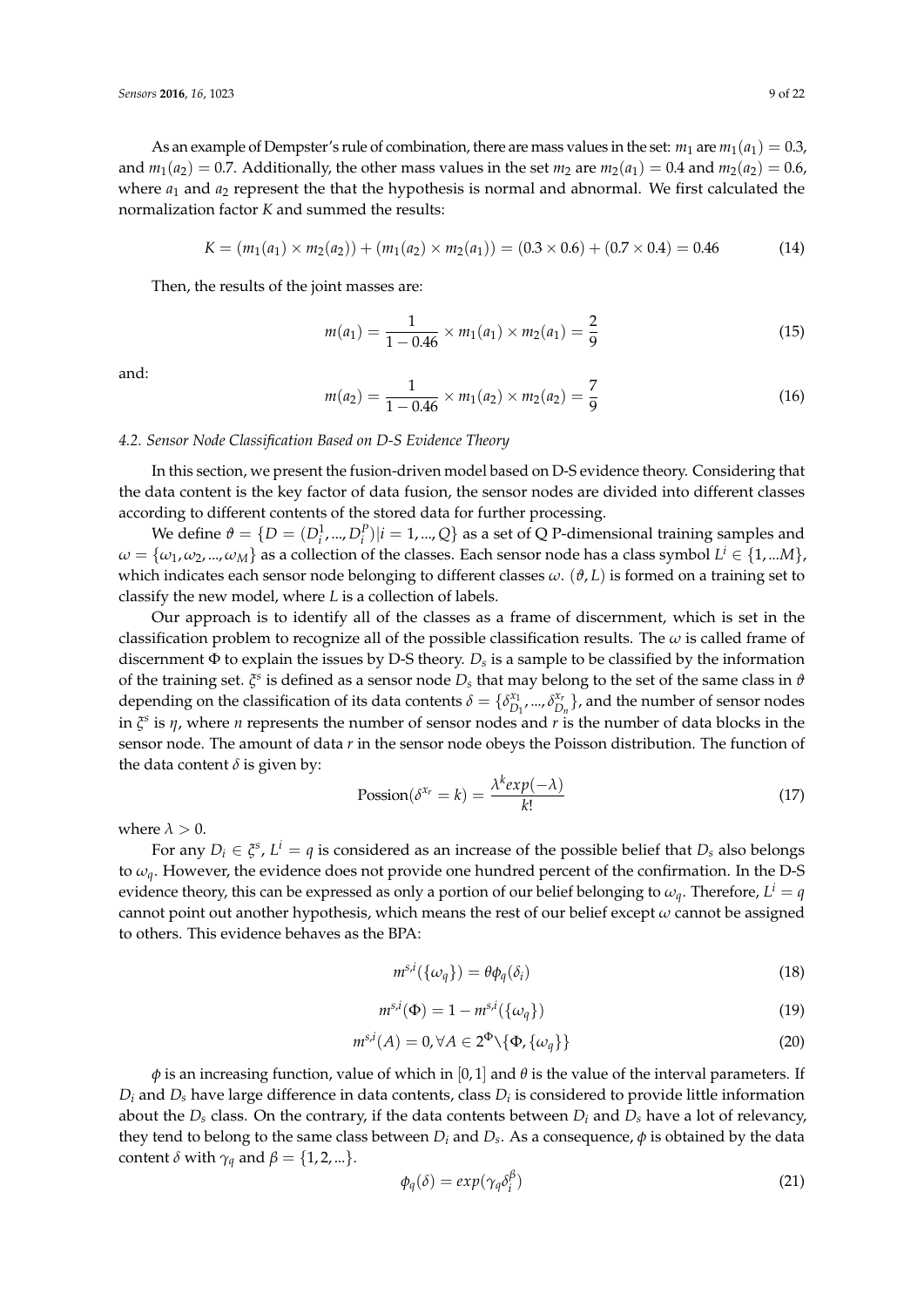*β* usually chooses a small value (one or two). The index *q* shows that the influence of  $δ<sub>i</sub>$  is affected by the class of *D<sup>s</sup>* .

For the *η* sensor nodes having relevant content included by *D<sup>s</sup>* , a BPA is defined by its class label and the relatedness of data content with *D<sup>s</sup>* . In order to determine to which class a sensor node belongs, we use D-S evidence theory to combine these BPAs. It is always possible that all of the belief functions use  $\omega$  as the focal element.

For example, we first consider that  $D_i$  and  $D_j$  of  $\xi$ <sup>s</sup> belong to the same class  $\omega_q$ . The BPA  $m^{s,(i,j)}$  is a combination of two BPA functions *ms*,*<sup>i</sup>* and *ms*,*<sup>j</sup>* , respectively.

$$
m^{s,(i,j)}(\{\omega_q\}) = 1 - (1 - m^{s,i}(\{\omega_q\}))(1 - m^{s,j}(\{\omega_q\}))
$$
\n(22)

$$
m^{s,(i,j)}(\Phi) = (1 - m^{s,i}(\{\omega_q\}))(1 - m^{s,j}(\{\omega_q\}))
$$
\n(23)

Other evidence's belief assignment can be created based on the combination that has been generated. Thus, all of the beliefs are reallocated after the combination of evidence, and the global combined belief assignment is finally obtained. By combining each class's BPA  $m_q^s$ , a global BPA  $m^s = \oplus_{q=1}^M m_q^s$  is defined as:

<span id="page-9-2"></span>
$$
m^{s}(\{\omega_{q}\}) = \frac{m_{q}^{s}(\{\omega_{q}\})\prod_{z \neq q} m_{z}^{s}(\Phi)}{\sum_{q=1}^{m} m_{q}^{s}(\{\omega_{q}\})\prod_{z \neq q} m_{z}^{s}(\omega) + \prod_{q=1}^{M} m_{q}^{s}(\Phi)}
$$
(24)

<span id="page-9-3"></span>
$$
m^{s}(\Phi) = \frac{\prod_{q=1}^{M} m_{q}^{s}(\Phi)}{\sum_{q=1}^{m} m_{q}^{s}(\{\omega_{q}\}) \prod_{z \neq q} m_{z}^{s}(\Phi) + \prod_{q=1}^{M} m_{q}^{s}(\Phi)}
$$
(25)

where the normalization factor *K* is:

$$
K = \sum_{q=1}^{m} m_q^s(\{\omega_q\}) \prod_{z \neq q} m_z^s(\Phi) + \prod_{q=1}^{M} m_q^s(\Phi)
$$
 (26)

$$
= \sum_{q=1}^{m} \prod_{z \neq q} m_z^s(\Phi) + (1 - M) \prod_{q=1}^{M} m_q^s(\Phi)
$$
 (27)

The credibility  $Bel^s(\{\omega_q\})$  and plausibility  $Pl^s(\{\omega_q\})$  are calculated by a given class  $\omega_q$ :

<span id="page-9-0"></span>
$$
Bel^s(\{\omega_q\}) = m^s(\{\omega_q\})
$$
\n(28)

$$
Pl^{s}(\{\omega_q\}) = m^{s}(\{\omega_q\}) + m^{s}(\Phi)
$$
\n(29)

In the case of  $\{0, 1\}$  costs without refusal decisions, Bayes' rule always selects a class with a maximum posterior probability. We select a maximum credibility and plausibility of the class in the evidence theory framework. The training set is complete, which means that the training data contain samples from all classes. Both measures lead to the same decision *ε*:

<span id="page-9-1"></span>
$$
\varepsilon(D_s) = \max m^s(\{\omega_q\})
$$
\n(30)

where  $\varepsilon(D_s)$  is the class label assigned to  $D_s$ .

By using the D-S evidence theory, the sensor nodes are classified into different classes. The relativity between the data stored in the sensor nodes is expressed by the symbol *δ*. Sensor nodes with more relevant content are classified into the same class. We provide the training set for the sensor nodes to be classified, and the set includes all sensor node classes. By exploring the data relativity, we use D-S evidence theory to combine the BPA to get a joint one and deduce the belief function. Assigning a sensor node to a specified class is determined by choosing the maximum belief value, which is beneficial to fully utilize the function of data fusion and other processes.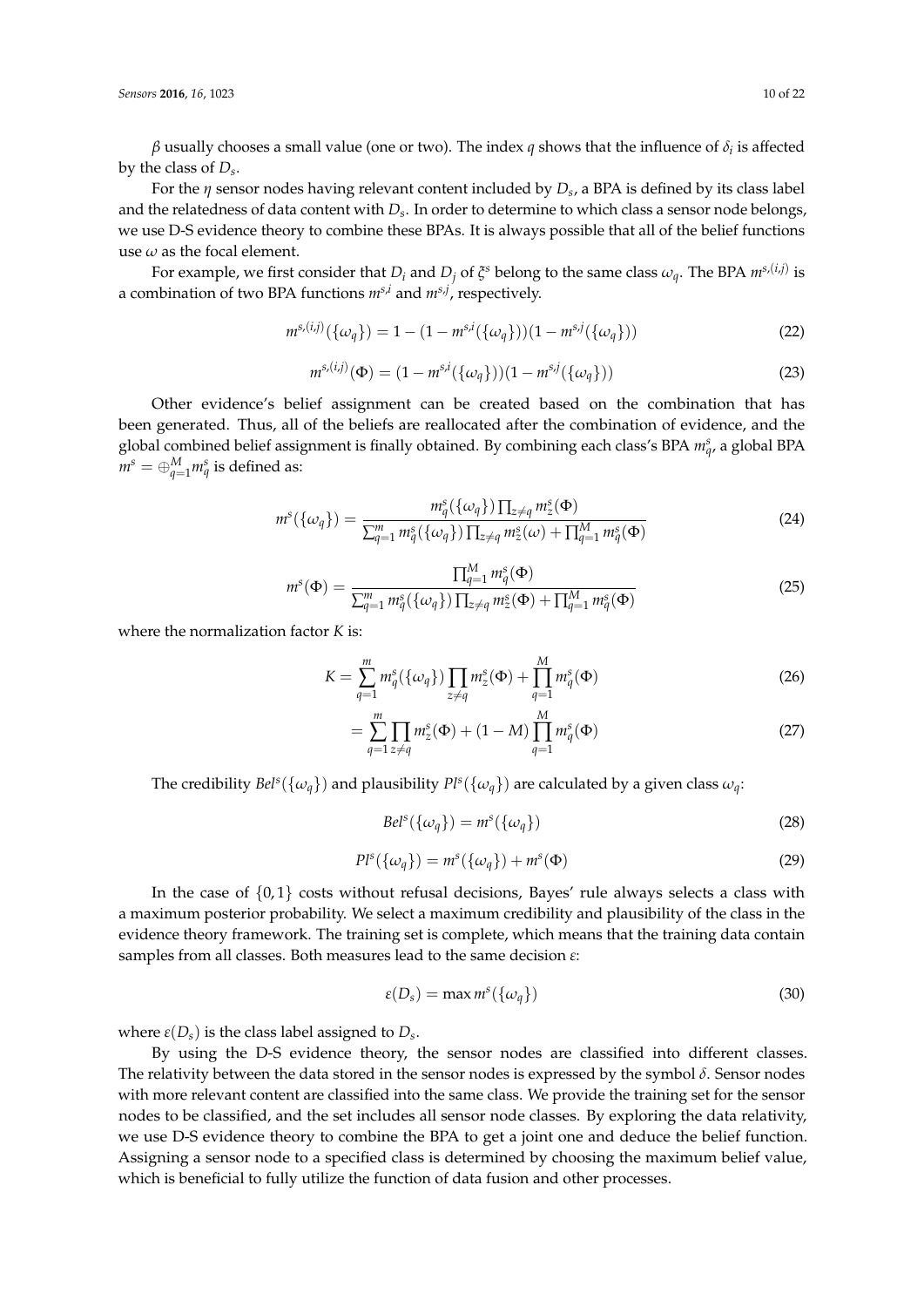# <span id="page-10-0"></span>**5. Content-Based Multi-Channel Network Coding Algorithm**

In this section, the description of the CMNC algorithm is given in detail. The sensor nodes in the millimeter-wave sensor network are divided into different classes according to the analysis result of data content during the classification period while the sensor nodes in the same class are assigned the same channel for data transmission. In the transmission period, the sensor nodes execute both data fusion and network coding to decrease the network overload and improve throughput by eliminating the unnecessary data transmission. This section is divided into four subsections to describe the content and execution of the CMNC algorithm.

# *5.1. Assumptions*

Without loss of generality, we first make assumptions to ensure that the proposed CMNC algorithm can run successfully.

- Each sensor node has a unique identification, which represents the logical address of the sensor node in the millimeter-wave sensor network, and it can be replaced by the MAC address.
- The millimeter-wave sensor network is fully connected, which means a sensor node can find a route to any other sensor node. There is no obstacle that the data transmitted in the network face. Each sensor node can be a sender and can receive data from all other sensor nodes when they use the same channel.
- Each sensor node has a label *L* to represent its class, and the change of the class depends on the data content. A sensor node only belongs to one class within a certain period.
- The millimeter-wave sensor network is a homogeneous network, such that the sensor node's computing capacity, power consumption, communication cost, coding cost, transmission distance and propagation loss are all the same.
- Each sensor node has the ability to access multiple channels. However, the sensor node has one antenna, which means it can take up only one transmission channel in the corresponding time.
- The time that the sensor node occupies a channel is arranged according to the total length of the transmission data. However, in a unit of time, each sensor node can only send or receive a packet. The data that are not transmitted within the prescribed period need to wait until the next time.
- The sender knows the route in which the data were transmitted to the receiver, including through how many relays and which relay sensor node executes coding or forwarding of the data. A sensor node has a neighbor list to record the data packets obtained by their neighbor sensor nodes. A sensor node receives a packet that corresponds to the position value of one, otherwise it corresponds to zero.
- All sensor nodes in the network have the ability to process the data from senders or relays, which implies that each sensor node can encode or decode the data according to the transmission requirement.

# *5.2. Channel Assignment for the Sensor Nodes*

There are multiple available channels for data transmission between the sensor nodes, and the sensor nodes can occupy one or more channels. However, the number of sensor nodes is far greater than that of the channels. How to allocate these channels for the sensor nodes becomes very important for utilizing the precious channel resources. The suitable channel assignment can maximize the efficiency of data transmission in the network. For the millimeter-wave sensor network, we assign different channels based on the classification results of the sensor nodes. This section explains the channel assignment for the sensor nodes.

We assume that the millimeter-wave sensor network includes channels  $C = \{C_1, C_2, ..., C_N\}$ , where *N* is the number of channels, and the bandwidths of these channels are all equal. In the millimeter-wave sensor network, we only need to consider how to efficiently assign these channels to different classes. Other co-channel interferences and overlapping channels are not within the scope of our consideration.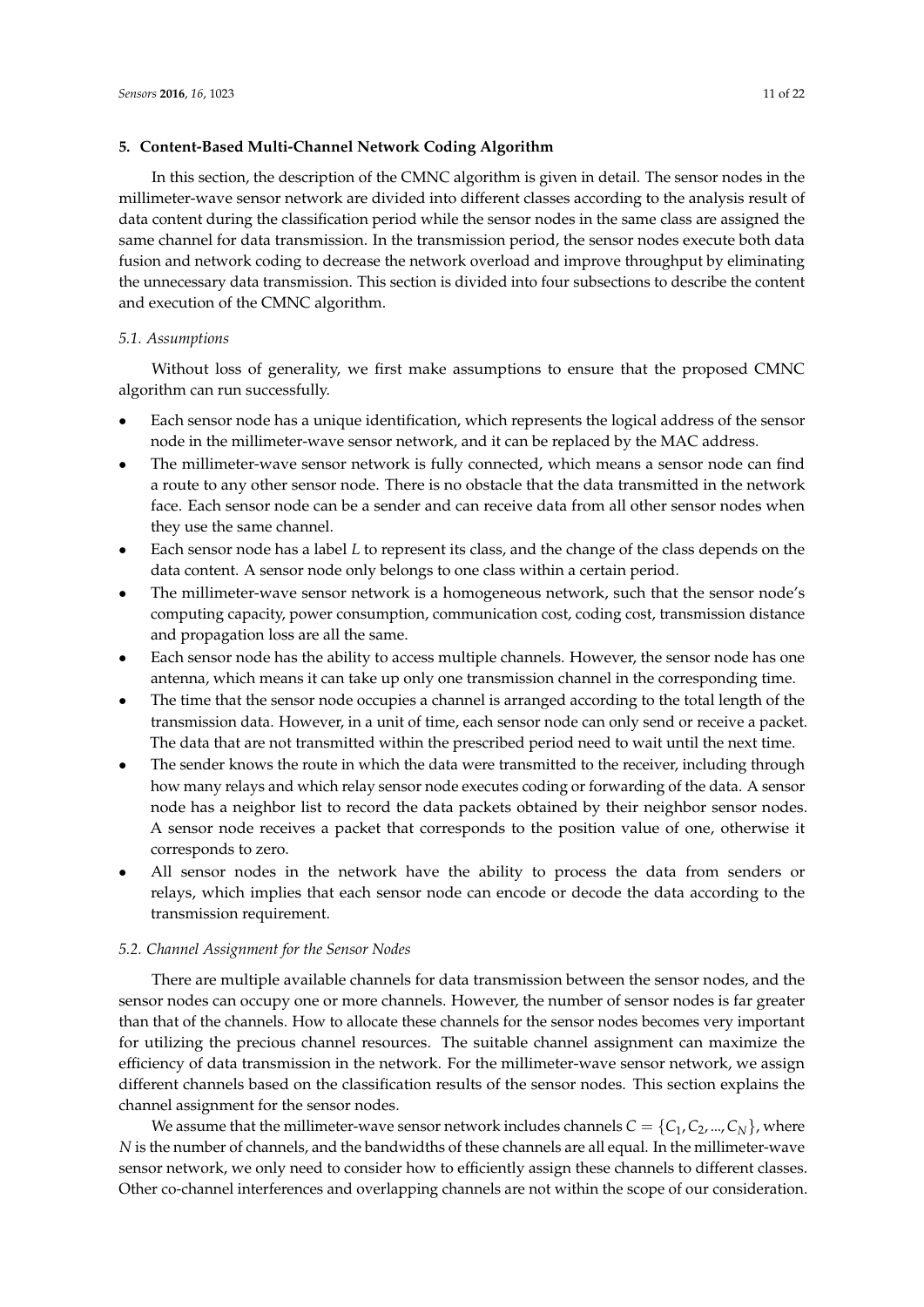The sensor nodes are divided into different classes according to their data content, and the number of classes also varies with the data content. We assume that there are *N* available channels and *M* classes in the network. If  $N \ge M$ , the number of the channels is more than that of the classes. We suppose channels in the network have the same bandwidth; the channels are arranged in a queue and to be assigned to the sensor nodes in turn. The last assigned channel is moved to the final position in the queue for the next assignment. There is no case that no available channel can be assigned when a sensor node requests transmission.

If *N* < *M*, the number of channels is less than that of the classes. There are no available channels in the network to which some sensor nodes can be assigned, which causes these sensor nodes to wait for the channel. The limited channel resources must be assigned carefully. A *high response priority assignment method* is designed to solve this problem. The *length*(*x*) is defined as the total length of the data that need to be transmitted for each class. Considering that the transmission time changes according to the different data lengths, the channel occupancy time *T* is proportional to the *length*(*x*). With the growth of the data length, the channel occupancy time of the sensor nodes in this class increases correspondingly. The channel occupancy time *T* is:

<span id="page-11-0"></span>
$$
T = length(x)/V + T_C
$$
\n(31)

where *V* represents a sending rate of the channel in the millimeter-wave environment and *T<sup>C</sup>* represents transmission time in the channel. Due to the sender already knowing the data transmission route in the class, *T<sup>C</sup>* is known during channel assignment. When a sensor node requests a channel, the first step is defining the priority of the class to which it belongs. We introduce a dynamic priority assignment method; the priority of class increases with the waiting time. The class with the longer waiting time is more easily assigned an available channel. The change rule of the priority is:

<span id="page-11-1"></span>
$$
Priority = \frac{T_{wating\ time} + T}{T}
$$
\n(32)

If these classes have the same waiting time, a shorter transmission time means higher priority. The class with a shorter transmission time has the priority to access the channel. On the other hand, the priority depends on the waiting time when these classes have the same transmission time. A longer waiting time means higher priority. Relative to the same transmission time of these classes, it utilizes the method of first come first serve. For longer transmission times of the class, its priority increases with the waiting time. When a class waits long enough, it gets very high priority, which ensures it an available channel. This method considers not only the channel assignment of short transmission time, but also the request sequence; it promises the class with a long transmission time that it can occupy the channel. Therefore, the method achieves a good compromise.

By using the channel assignment for different classes, any class of the sensor nodes can occupy an available channel for data transmission, and the time of occupying the channel is decided by the length of the data.

#### *5.3. Network Coding Mechanism in the Process of Transmission*

Network coding has been shown as a substantial increase in throughput in both multicast and unicast sessions via a wired and wireless network. The basic idea of network coding is that relay nodes combine several data into one packet or broadcast to the various receivers. Each receiver can decode the encoded data through obtaining some of the information from another node or extract an encoding vector from the encoded data. Thus, a relay sensor node can transmit more data by one packet, which ultimately increases the overall throughput and reduces the cost of forwarding.

In this work, we use random linear network coding to further improve the data transmission in the millimeter-wave sensor network. It was first proposed in 2006 [\[34\]](#page-21-2). The core idea of RLNC is using the computing power of the sensor nodes. The sending sensor node combines different packets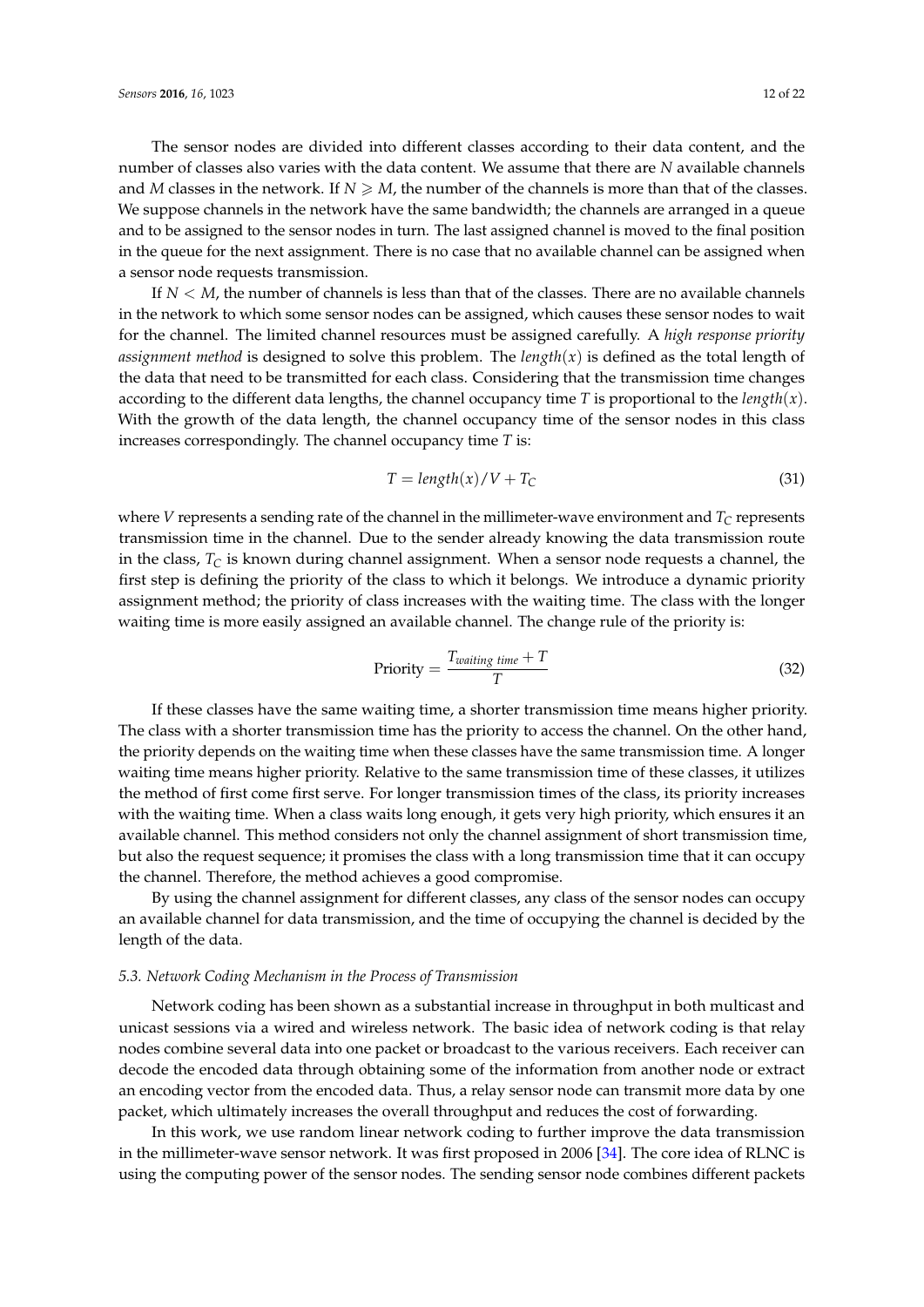with linear encoding, and the original information packets are restored by calculation at the receiving sensor node after obtaining sufficient linear encoding packets. For example, the sensor nodes *D*1,  $D_2$ ,  $D_3$ ,  $D_4$  are assigned the same Channel 1 as shown in Figure [3,](#page-12-0) where sensor node  $D_1$  needs to send the data packet  $x_1$ ,  $x_2$ ,  $x_3$ ,  $x_4$  to  $D_2$ ,  $D_3$  and  $D_4$ . Each receiver has partial data, such as  $D_2$  has the data  $x_2$ ,  $x_4$ ,  $D_3$  has the data  $x_1$ ,  $x_3$ ,  $D_4$  has the data  $x_4$ . Each sensor node has a *neighborList*[ $\mu$ , $\nu$ ] to record the data contained in the sensor nodes. *neighborList*[ $\mu$ ,  $\nu$ ] consists of two parts where  $\mu$  is the sensor node number and  $\nu$  is the data number. In Figure [3,](#page-12-0) the sending sensor node needs to broadcast four times by using the traditional methods. With the help of the RLNC, the sensor nodes have the ability of network coding, and the random coding vector from *GF* to the code combination  $X_1 = \zeta_1 x_1 + \rho_1 x_2 + \tau_1 x_3 + \nu_1 x_4$ ,  $X_2 = \zeta_2 x_1 + \rho_2 x_2 + \tau_2 x_3 + \nu_2 x_4$ ,  $X_3 = \zeta_3 x_1 + \rho_3 x_2 + \tau_3 x_3 + \nu_3 x_4$  can be used and broadcast, where *GF* is the *Galois field*. After the receiver gets three coding combination packages, it can adopt a linear operation to get the original packets *x*1, *x*2, *x*3, *x*4. Compared to the traditional method, the sending sensor node only needs to broadcast three times to finish the transmission by using the RLNC.

<span id="page-12-0"></span>

**Figure 3.** Example with a broadcast source and three receiver sensor nodes.

The sensor node  $D_2$  receives three code packages from  $D_1$  and combines them with the source packet *x*<sup>2</sup> into the encoding vector matrix. Based on the Gaussian elimination of the matrix, the receiver can obtain data  $x_1$ ,  $x_3$  and  $x_4$ . The encoding vector matrix of  $D_2$  is:

$$
\begin{Bmatrix}\n0 & 0 & 0 & 1 & x_4 \\
\varsigma_1 & \rho_1 & \tau_1 & \upsilon_1 & X_1 \\
\varsigma_2 & \rho_2 & \tau_2 & \upsilon_2 & X_2 \\
\varsigma_3 & \rho_3 & \tau_3 & \upsilon_3 & X_3\n\end{Bmatrix} \Longrightarrow \begin{Bmatrix}\n1 & 0 & 0 & 0 & x_1 \\
0 & 1 & 0 & 0 & x_1 \\
0 & 0 & 1 & 0 & x_2 \\
0 & 0 & 0 & 1 & x_4\n\end{Bmatrix}
$$
\n(33)

Through the use of network coding, the sensor nodes combine the different data with a random coding vector before transmission, which further reduces the network overload and improves the network throughput without affecting the network function.

# *5.4. Algorithm Description and Analysis*

The CMNC algorithm aims to improve the performance of data transmission for the millimeter-wave sensor network, which is different from the traditional methods. The biggest difference with other algorithms is that the sensor nodes are classified based on the result of exploring the data content. The sensor nodes belonging to the same class are assigned the same channel. During the data transmission, data fusion and network coding with the help of RLNC are both processed by the sensor nodes to improve transmission throughput. According to the data contents, the sensor nodes are divided into different classes and the sensor nodes belonging to the same class have the relevant data content. A fusion-driven model based on D-S evidence theory is designed to classify these sensor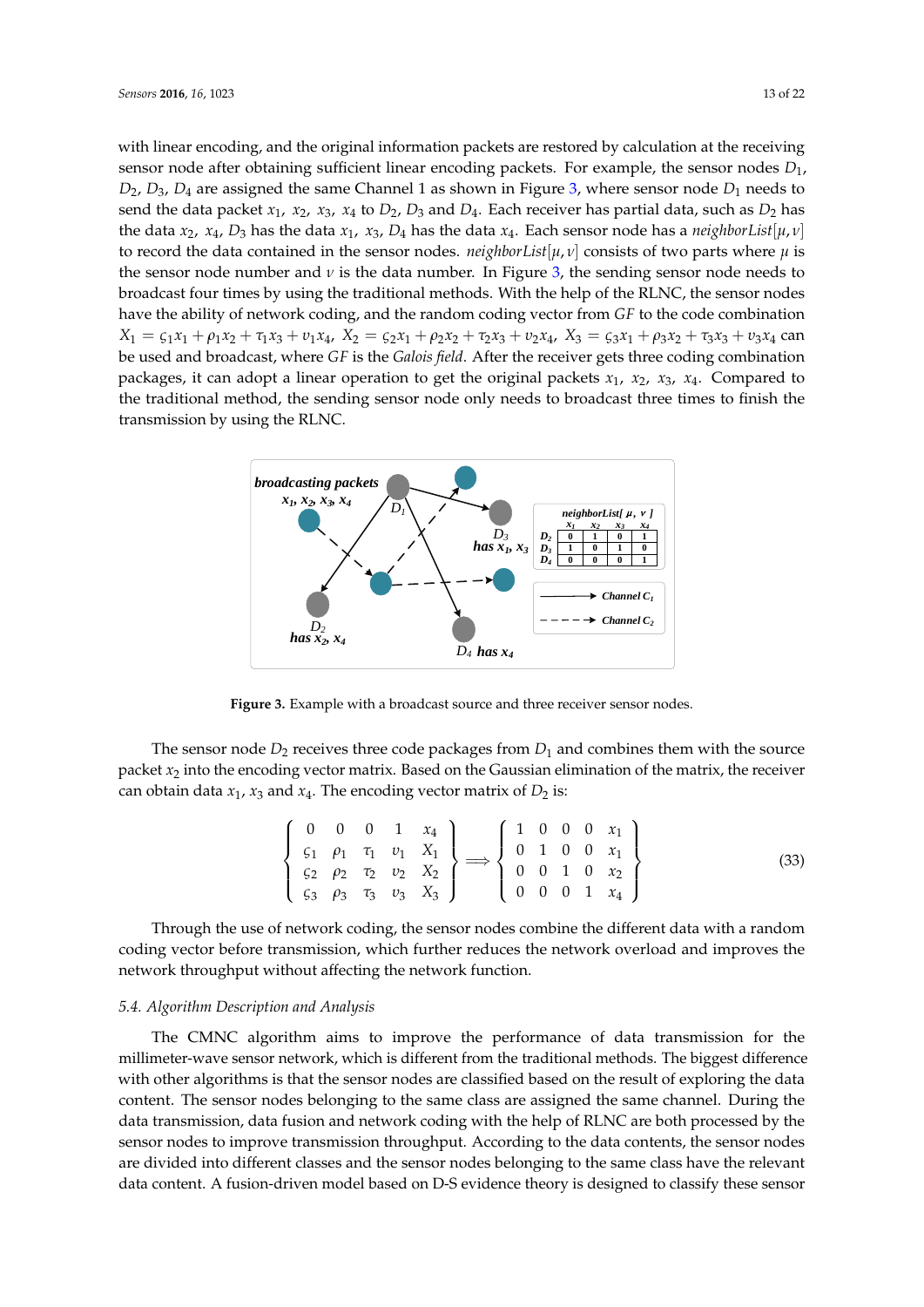nodes, and each sensor node has its own class label *L*. The data content *δ* stored by the sensor node is compared to that of other sensor nodes, which has been classified in the training set  $(\vartheta, L)$ . Then, get the combined function of the BPA and the belief function. By using the belief function judgment, the maximum belief function  $\varepsilon(D_S)$  from Equations [\(28\)](#page-9-0) and [\(30\)](#page-9-1) is chosen as the basis of classification.

The operation of the CMNC algorithm is divided into continuous rounds. Each round consists of the classification period and the transmission period, as shown in Figure [4.](#page-13-0) The time of the classification period is planned by the number of sensor nodes requiring classification, and the data transmission time determines the length of the transmission period. In the classification period, all of the sensor nodes are classified according to the result of data content analysis, while the channels are assigned to the sensor nodes. The sensor nodes in the same class share the same channel. In the transmission period, the sensor nodes transmit the sensory data and complete the functions of both the data fusion and the network coding. As the destination of data collection in the millimeter-wave sensor network, the sink node receives all of the sensory data and is responsible for further processing the data. Considering that the classification performance is affected by the change of data content, the CMNC needs to re-classify the sensor nodes if the sink node detects a higher proportion of redundant data, which illustrates the low utilization of data fusion and network coding. Therefore, the duration of the transmission period is not the same in different rounds, and the proportion of redundant data can be set according to the actual application environment. Due to the number of classes in the network being uncertain, the relationship between the number of the channels and the classes is considered during the assignment. For the different situations, the CMNC provides different methods. When the number of channels is more than that of the classes, the CMNC assigns the channels sequentially, and the method of first come first serve is adopted. When the number of channels is less than the number of classes, the CMNC uses a high response priority assignment method from Equations [\(31\)](#page-11-0) and [\(32\)](#page-11-1), which can fully take into account the situation with numerous requests occurring in the channel. Waiting time and the total transmission time are the important factors of judging priority.

<span id="page-13-0"></span>

**Figure 4.** The round of the classification period and transmission period.

In the CMNC algorithm, the sensor nodes are classified based on their data content in order to utilize the function of data fusion in the transmission period. Data fusion can effectively decrease the network overload by eliminating redundant data in the millimeter-wave sensor network. The sensor nodes with more related data are classified into the same class and assigned the same channel in the CMNC algorithm. In this way, the function of data fusion can be maximized in the process of data transmission. In addition, the CMNC algorithm also adopts random linear network coding to further increase the throughput in the transmission period. The RLNC combines the original data *x* to get a linear combination. Each data block processes a combination with the random coding vector to generate a new linear combination package *X*, which needs to be forwarded by the relay node. For a sensor node, it decodes the received package *X* to get the original data. The main idea of network coding is to allow the sensor nodes to generate and transmit combination packages, then restore the original data from the combination packages. These simple operations performed on the sensor nodes result in a decrease in the delay of data transmission. Network coding also increases the robustness to packet losses. Therefore, the proposed CMNC algorithm is able to improve the performance of data transmission. The algorithm description is given in Algorithm [1.](#page-14-0)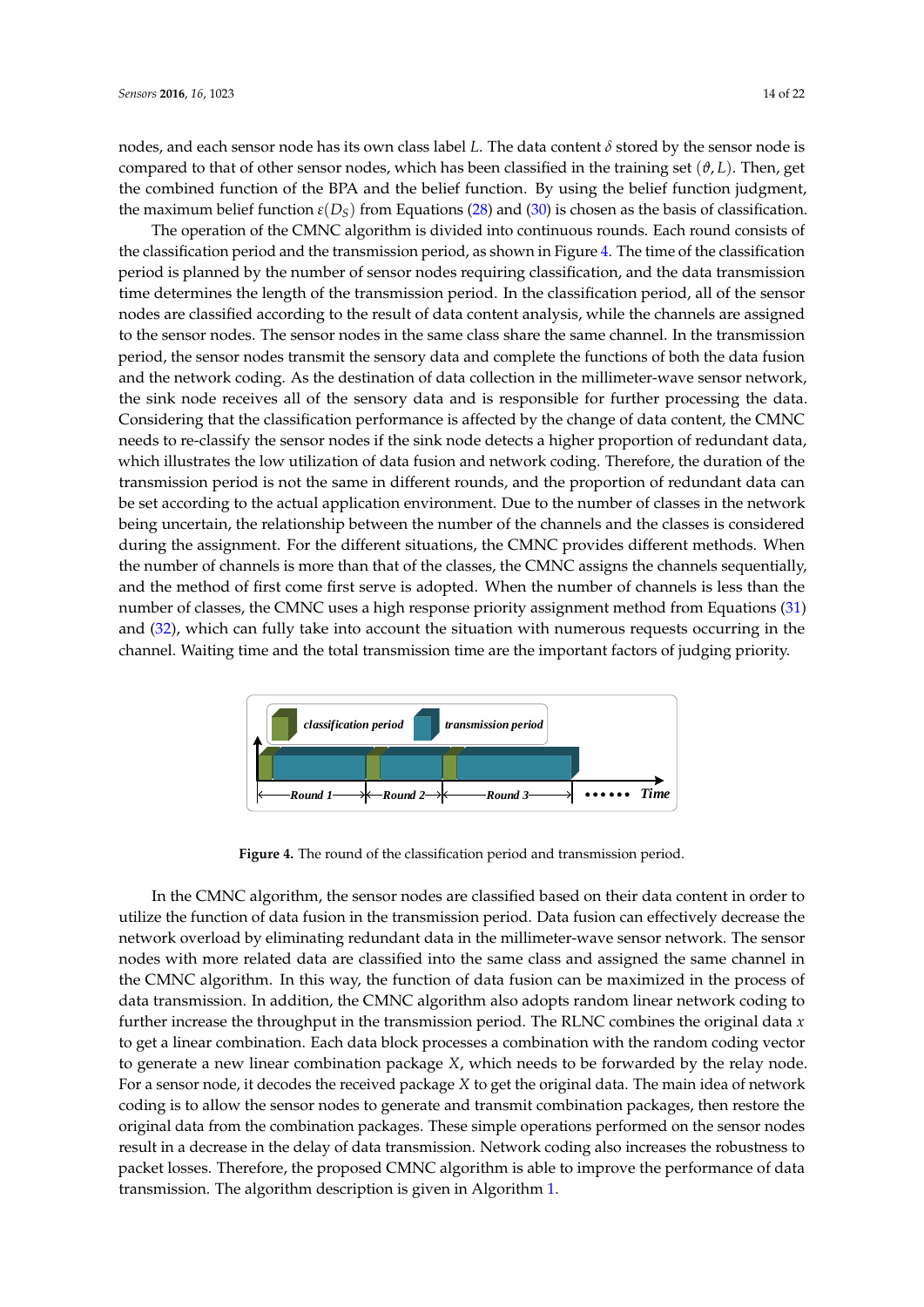# <span id="page-14-0"></span>**Algorithm 1 CMNC**

#### **Input:**

data content *δ*,

the channel set  $C = \{C_1, C_2, ..., C_N\}$ ,

```
the class set \omega = {\omega_1, \omega_2, ..., \omega_M}
```
# **Output:**

the transmission strategy in the millimeter-meter network

1: **for** the sensor node  $D_S \in D$  **do** 

```
2: for the sensor node data x do
```
- 3: extract data content  $\delta$  from the sensor node<br>4: **end for**
- 4: **end for**
- 5: **end for**
- 6: **for** the sensor node  $D_S \in D$  **do**
- 7: **for** the data content *δ* **do**
- 8: compare to the training set  $(\vartheta, L)$  using Equations [\(18\)](#page-8-0), [\(19\)](#page-8-1), [\(20\)](#page-8-2)
- 9: **end for**
- 10: **end for**
- 11: calculate the combination of the BPA and the belief function of the sensor node  $D<sub>S</sub>$  by Equations [\(24\)](#page-9-2), [\(25\)](#page-9-3)

12: **for** the sensor node  $D_S \in D$  **do** 

- 13: **for** the data content *δ* **do**
- 14: get the maximize belief function as the basis of assigning class by Equation [\(28\)](#page-9-0) **end for**
- end for
- 16: **end for**
- 17: get the class label  $\varepsilon(D_S)$  by Equation [\(30\)](#page-9-1)
- 18: **for** the class set  $\omega = {\omega_1, \omega_2, ..., \omega_M}$  **do**
- 19: **for** the channel set  $C = \{C_1, C_2, ..., C_N\}$  **do**
- 20: compare the number of channels and classes<br>21: if  $M > N$  then
- 21: **if** *M* > *N* **then**
- 22: running the high response priority assignment method<br>23: calculate the *Priority* of the class by using Equation  $(32)$
- 23: calculate the *Priority* of the class by using Equation [\(32\)](#page-11-1) 24:
- 24: **else**
- 25: sequentially assigned to channel<br>26: **end if**
- 26: **end if**
- end for
- 28: **end for**
- 29: assign the channel to the corresponding class
- 30: **for** each class *ω* **do**
- 31: **for** the sensor node *D* belongs to the same class **do**
- 32: get the neighborList
- 33: **if** neighborList[*µ*, *ν*] = 1 **then**
- 34: some data have been gotten<br>35: **else**
- 35: **else**
- 36: some data have not been gotten<br>37: **end if**
- 
- 37: **end if** 38: **end for**
- 39: **end for**
- 40: obtain the data to be transferred *x*<sup>1</sup> , ..., *xn*
- 41: generate a random linear encoding package  $X_i = \zeta x = \zeta_1 x_1 + \zeta_2 x_2 + ...$ ,  $+\zeta_n x_n$
- 42: **for** each class *ω* **do**
- 43: **for** the sensor node *D* belong to the same class **do**
- 44: transmit the linear encoding package
- 45: **if** the receiver gets enough  $X_i$  then
- 46: decoding package and gets the original data  $x_i$ <br>47: **else**
- 47: **else**
- 48: continue to receive  $X_i$ <br>49: **end if**
- 49: **end if**
- 50: **end for**
- 51: **end for**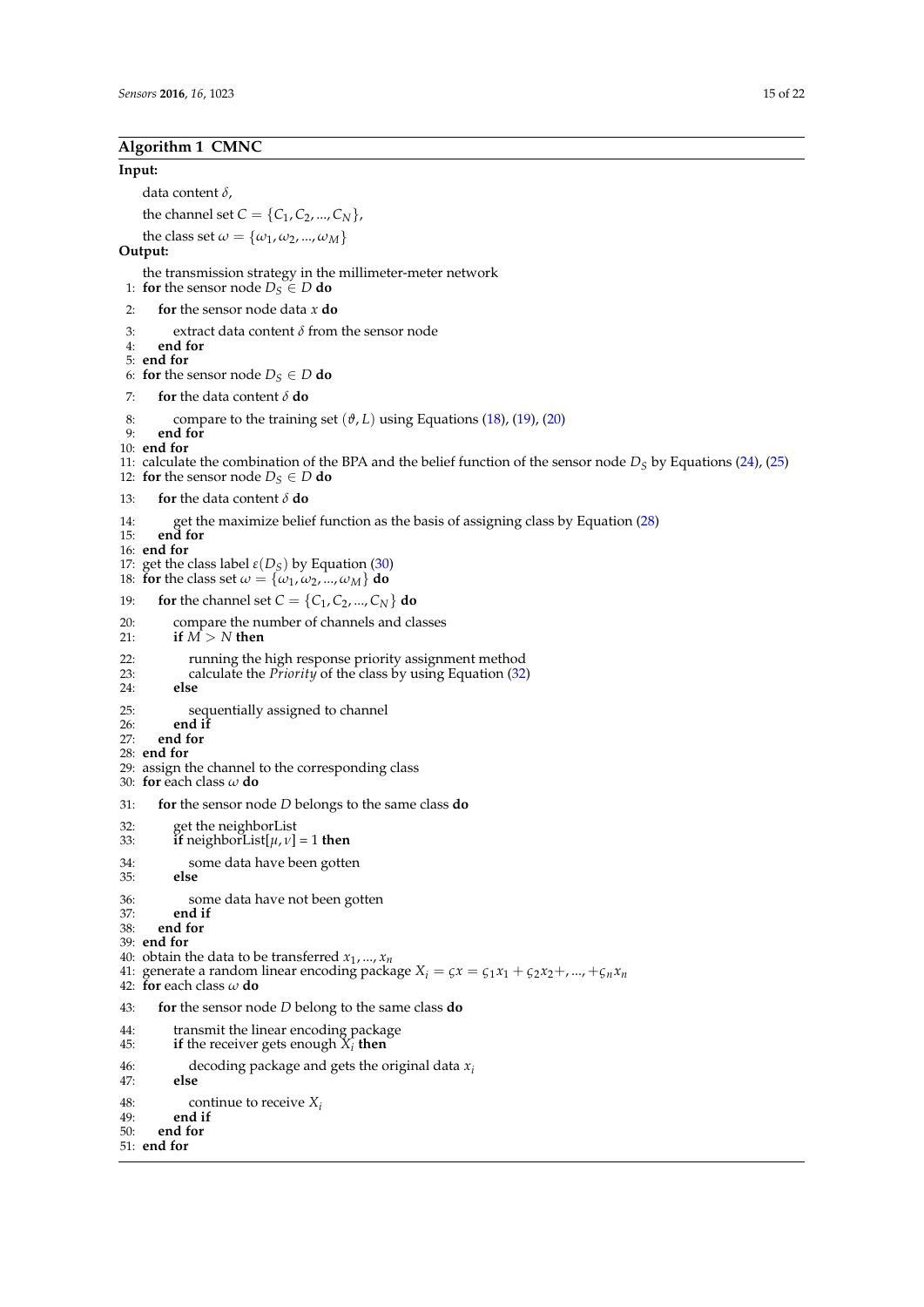Compared to the traditional methods, the proposed CMNC algorithm has a significant effect of both decreasing network overload by reducing redundant data and mitigating network congestion. In the traditional methods, the conventional method does not classify the sensor nodes according to the relationship of their data content, and the channels are assigned randomly for these sensor nodes. As shown in Figure [1a](#page-4-0), *R*1, *R*<sup>2</sup> are the relay nodes of the route to the sink node. The sensory data generated by  $D_1$  has a high relevancy to that from  $D_3$ , and these data are sent to the sink node. The sensor nodes *D*2, *D*<sup>4</sup> have the same condition. In this way, the sensor nodes in the network occupy the channel randomly, and the relevant data cannot be processed by the relay nodes. The sink node receives many redundant data because of the low performance of data fusion and network coding with uncorrelated data at the relay nodes. Therefore, unnecessary network overload is caused by the traditional methods, which are not optimal choices as required. As a typical multi-hop network, data transmission in the millimeter-wave sensor network needs to wait for the channel assignment and routing establishment, which brings additional computing, communication and time overhead in the classification period. However, the CMNC algorithm can fully utilize the functions of data fusion and network coding to improve data transmission by reducing the network overload in the transmission period, which is much longer than the classification period. In Figure [1b](#page-4-0), the sensor nodes are classified according to their data content and occupy the channel in order with the class. The relay nodes  $R_1$  and *R*<sup>2</sup> encode and fuse the relevant data from *D*1, *D*<sup>3</sup> and *D*2, *D*4, respectively. After network coding and data fusion, the relay node generates and sends the new data to the sink node, which decodes the data packet after receiving. The sensor nodes in other classes also complete data transmission in the same way, which effectively reduces both the transmission delay and the network overload compared to the traditional methods. Specifically, the channel assignment of the CMNC decreases the possibility of the transmission loss caused by the communication collision.

### <span id="page-15-0"></span>**6. Simulations and Results**

This section discusses the results of simulations to evaluate the performance of our proposed CMNC algorithm by comparing it to other algorithms. Both the sensor node classification model and the channel assignment model are analyzed at different scales of millimeter-wave sensor network scenarios.

# *6.1. Performance of the Fusion-Driven Model Based on D-S Evidence Theory*

In the previous section, we used the D-S theory based on the data content to classify the sensor nodes. There are some simulations to verify the effectiveness of the fusion-driven model. The relevant parameters are determined, and *φq* is assumed to be the exponential function. The *θ* and *γ* are calculated according to the previous data. The results are obtained with  $θ = 0.9$ , and *γ* gets a value of  $1/\delta_q$ , where the  $\delta_q$  is the value of data content belonging to two training sets of the same class. *β* is found to have less effect on the result, which is assumed as  $\beta = 2$ .

In our simulations, the different sensor node numbers of the training set *DN* are adopted as 20, 40, 80 and 120, respectively. As an independent variable, the value of *η* changes from one to 30. We choose the average result of 100 samples to detect the error rate in the classification process. The results are shown in Figure [5.](#page-16-0)

As can be seen from the simulative results, selecting a sufficient number of *η* is important to reduce the error rate. For all of the different numbers of the training set, the D-S evidence theory's error rate has a significant change with the growth of *η*. Although the data have large fluctuations, they show a downward trend. The error rates are similar to the different numbers of the training set, because there are enough sensor nodes in the training set to reduce the volatility. It can be concluded that enough *η* can reduce the error probability of the D-S evidence theory.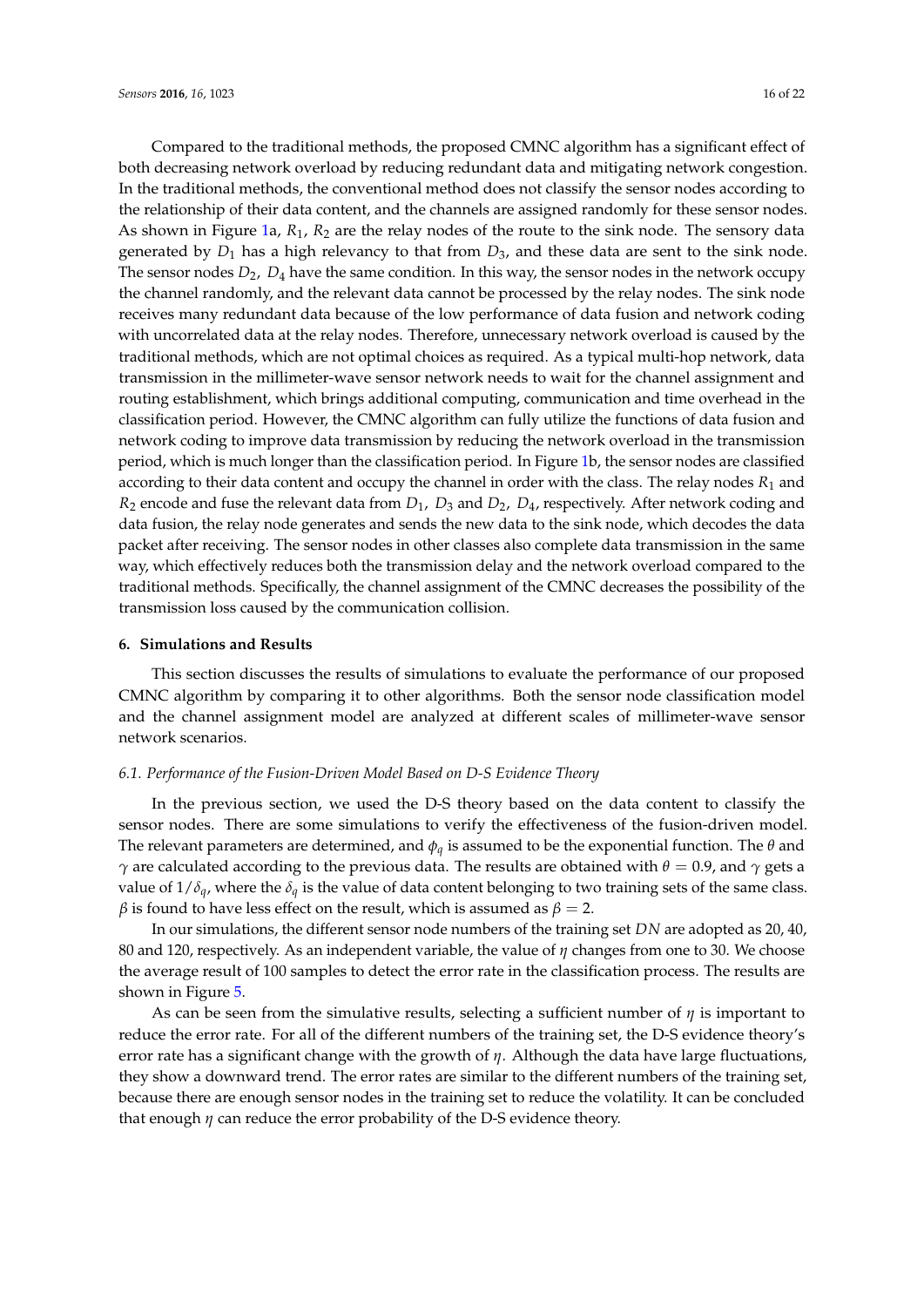<span id="page-16-0"></span>

**Figure 5.** The error rate of the fusion-driven model based on Dempster–Shafer (D-S) evidence theory with different training set numbers.

#### *6.2. Performance of the CMNC Algorithm*

In this section, the performance of the CMNC is investigated from the network throughput of channel assignment and the average cost. Network throughput is the most important part of the multi-channel distribution, and it is closely linked to the quality of the data transmission, which increases with the enhancing throughput. The average cost of the system is another issue to consider. With the growth of time, the cost of transferring a block of data has a great influence on the system, and reducing the average cost to the integrity of the system is particularly important.

In this subsection, three different algorithms are established and compared to the CMNC algorithm. CANCOR (Channel Assignment and Network Coded Opportunistic Routing) [\[35\]](#page-21-3) is a nonlinear model that considers the feature of cognitive radio networks for the joint opportunistic routing and channel assignment problem. LACAV (Learning Automata-based Channel Assignment in Vehicular ad hoc networks) [\[36\]](#page-21-4) is a channel assignment algorithm about learning automata and reusability for data transmission. RNC-AucCA (Random Network Coding Auction-based Channel Assignment) [\[37\]](#page-21-5) is a joint algorithm with random network coding, channel assignment and opportunistic overhearing to maximize network throughput.

In the simulation, we assumed that 100, 200 and 400 sensor nodes are randomly distributed in the millimeter-wave sensor network. Every sensor node has the ability to choose the channel and to detect the neighbors. Due to the millimeter wave frequency being different from traditional wireless radio frequency, the simulation needs to consider the impact of the propagation loss. The main interferences of the transmission are the atmosphere and rain, summed up by the paper  $[4]$ . In our simulation, we do not consider the rainy environment, but only consider the influence of propagation loss caused by the atmosphere. In the short distance zone (200 m), the propagation loss of millimeter-wave in the atmosphere is similar to the normal radio transmission. After referring to many papers [\[4](#page-19-3)[–6\]](#page-19-4) about the millimeter-wave, the propagation loss in our simulation is 0.012 dB in the short distance zone (200 m). Before the start of the transmission, the D-S evidence theory is implemented to classify these sensor nodes into different classes.

The adjustment of the network throughput is affected by the number of available network channels. In the simulations, we change the channel number from two to eight. As seen from Figure [6,](#page-17-0) each algorithm's channel throughput increases with the number of distribution channels and shows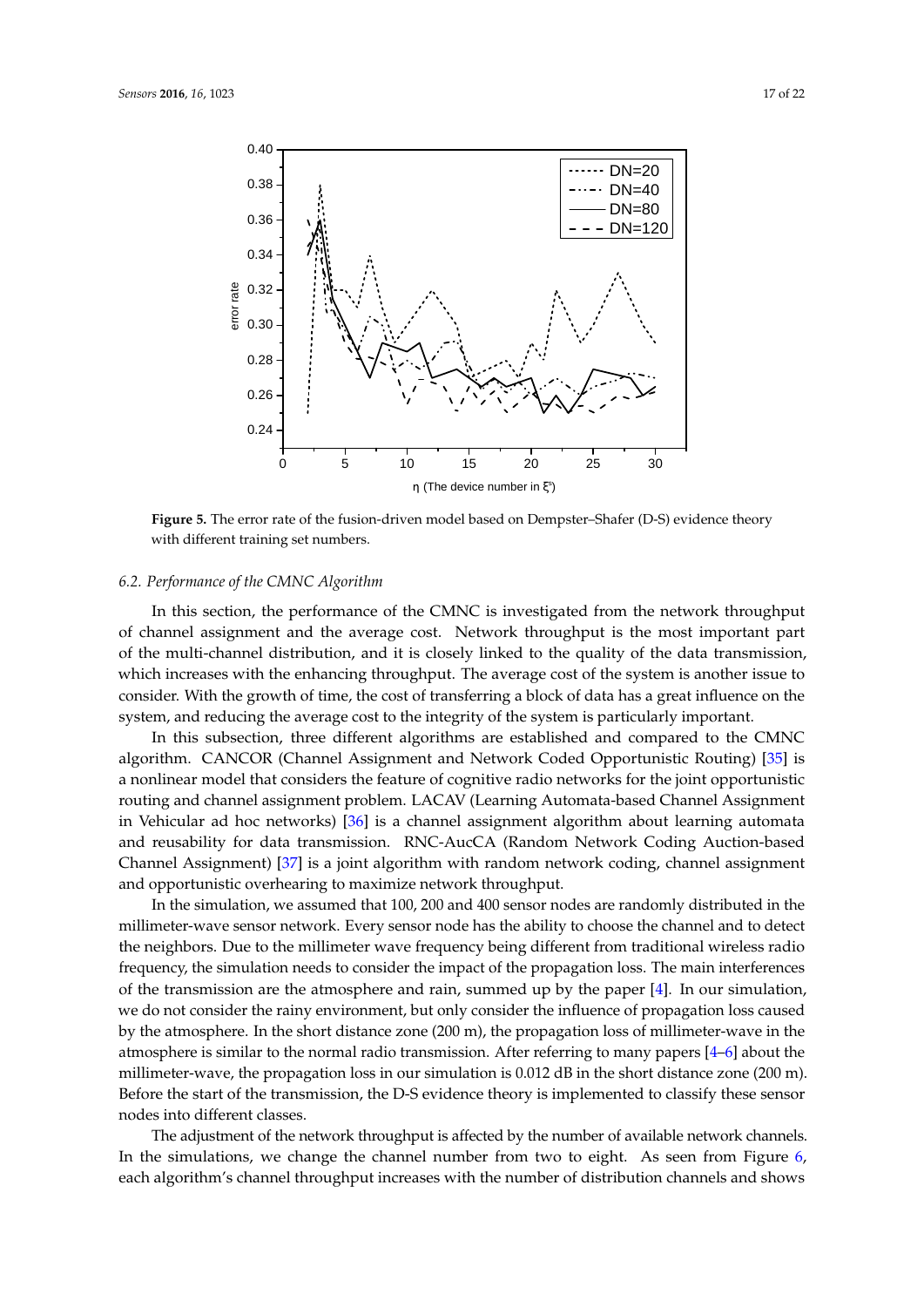<span id="page-17-0"></span>a trend of rising with different levels. When the number of channels in the CMNC algorithm is four times greater than before, the network throughput presents double growth. The growths of other algorithms are all weaker than that of the CMNC. The maximum throughput is also varied with the different numbers of sensor nodes. More sensor nodes in the millimeter-wave sensor network under the same number of channels lead to a greater network throughput. It can be concluded that the CMNC algorithm has obvious benefits on the throughput, and it is also affected by the increasing number of sensor nodes.



**Figure 6.** The relationship between the throughput and the number of sensor nodes.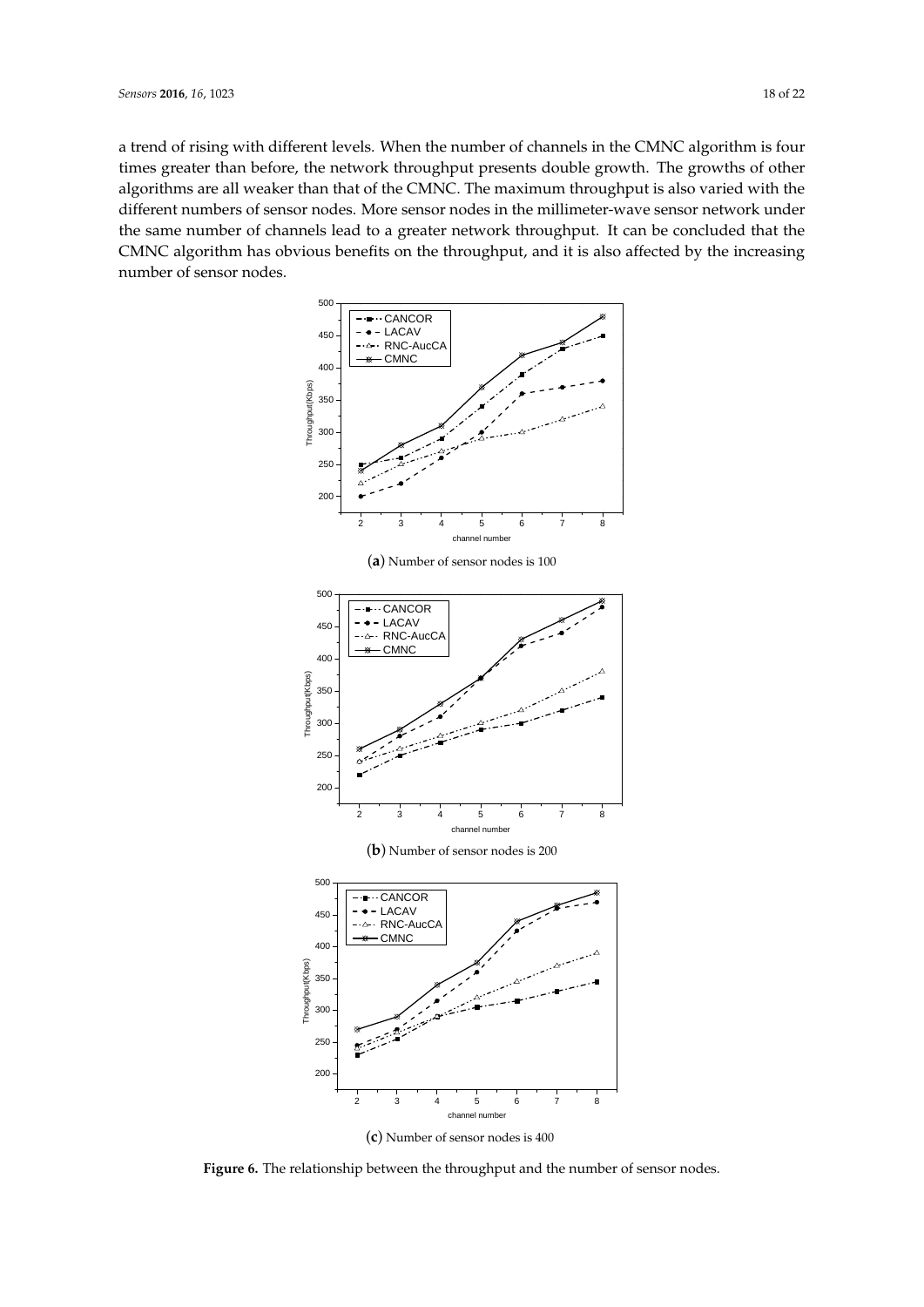<span id="page-18-0"></span>For the average transmission cost, we give the results of these four algorithms' change over time. As shown in Figure [7,](#page-18-0) the average transmission cost grows with time. Comparing these four algorithms, the CMNC algorithm spends less average cost than the other three, which shows an obvious advantage. By using the different number of sensor nodes, transmission collisions increase with more existing sensor nodes. A lesser number of sensor nodes can obtain higher average transmission cost in the millimeter-wave sensor network.



**Figure 7.** The relationship between the average transmission cost and the number of sensor nodes.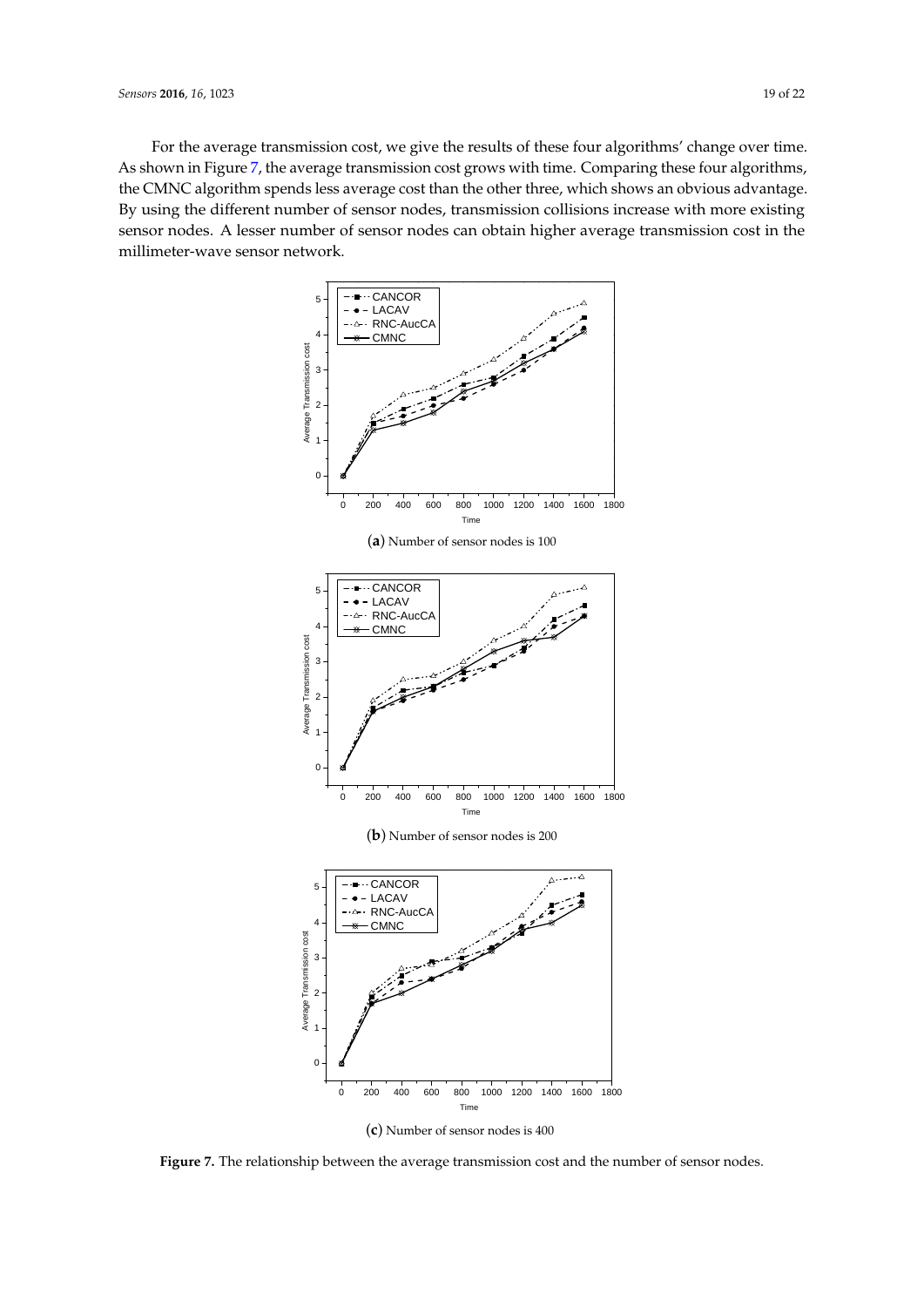The proposed CMNC algorithm utilizes data fusion and network coding to improve the network throughput of the transmission and to reduce the network overload. Compared to the traditional methods, the CMNC algorithm needs similar overhead to exchange global information in the classification period. Since the classification period is much shorter than the transmission period in the CMNC algorithm, such overhead is acceptable and has a small effect on scalability. For the introduced function of network coding in the CMNC algorithm, the overhead comes from the operation of encoding and decoding, which is determined by the *GF*. The size of *GF* is associated with the number of encoding packets. Both the data fusion and the network coding cause computational overhead, but effectively decrease the communication cost of the network. To further evaluate the scalability of the CMNC algorithm, different numbers of sensor nodes are adopted in our simulation. The simulation results under different parameters all show the good scalability of the CMNC algorithm and the better performance compared to the other methods.

# <span id="page-19-8"></span>**7. Conclusions**

To achieve the high quality of data transmission in the millimeter-wave sensor network, this paper introduces a novel CMNC algorithm, including the function of sensor node classification and channel assignment. A fusion-driven model is firstly proposed based on D-S evidence theory to classify the sensor node effectively, which is capable of classifying the sensor node according to the data content. By using the result of the fusion-driven model, the CMNC algorithm selects optimal channels and uses network coding for transmitting data between the sensor nodes. Extensive simulations are performed to evaluate the CMNC algorithm. The results show that the CMNC algorithm can achieve a satisfying quality of data transmission and has the potential to transform into a practical technique in the millimeter-wave sensor network.

**Acknowledgments:** This work was supported by the National Natural Science Foundation of China under Grant No. 61103234, the China Scholarship Council and the Fundamental Research Funds for the Central Universities under Grant No. DUT16QY18.

**Author Contributions:** Kai Lin designed the algorithm and wrote the papaer. Di Wang contributed to the writing and simulations. Long Hu revised the article language errors.

**Conflicts of Interest:** The authors declare no conflict of interest.

#### **References**

- <span id="page-19-0"></span>1. Lin, K.; Chen, M.; Deng, J.; Hassan, M.M.; Fortino, G. Enhanced fingerprinting and trajectory prediction for IoT localization in smart buildings. *IEEE Trans. Autom. Sci. Eng.* **2016**, *13*, 1–14.
- <span id="page-19-1"></span>2. Gohil, A.; Hitesh, M.; Patel, S.K. 5G technology of mobile communication: A survey. In Proceedings of the 2013 International Conference on Intelligent Systems and Signal Processing (ISSP), Gujarat, India, 1–2 March 2013; pp. 288–292.
- <span id="page-19-2"></span>3. Lin, K.; Wang, W.; Wang, X.; Ji, W.; Wan, J. QoE-driven spectrum assignment for 5G wireless networks using SDR. *IEEE Wirel. Commun.* **2015**, *22*, 48–55.
- <span id="page-19-3"></span>4. Rappaport, T.S.; Sun, S.; Mayzus, R.; Zhao, H.; Azar, Y.; Wang, K.; Wong, G.N.; Schulz, J.K.; Samimi, M.; Gutierrez, F. Millimeter wave mobile communications for 5G cellular: It will work! *IEEE Access* **2013**, *1*, 335–349.
- <span id="page-19-7"></span>5. Rangan, S.; Rappaport, T.S.; Erkip, E. Millimeter-wave cellular wireless networks: Potentials and challenges. *Proc. IEEE* **2014**, *102*, 366–385.
- <span id="page-19-4"></span>6. Niu, Y.; Li, Y.; Jin, D.; Su, L.; Vasilakos, A.V. A survey of millimeter wave communications (mmWave) for 5G: Opportunities and challenges. *Wirel. Netw.* **2015**, *21*, 2657–2676.
- <span id="page-19-5"></span>7. Muhammad, S.; Nardi, D.; Ohno, K.; Tadokoro, S. Environmental sensing using millimeter wave sensor for extreme conditions. In Proceedings of the 2015 IEEE International Symposium on Safety, Security, and Rescue Robotics (SSRR), West Lafayette, IN, USA, 18–20 October 2015; pp. 1–7.
- <span id="page-19-6"></span>8. Wei, L.; Hu, R.; Qian, Y.; WU, G. Key elements to enable millimeter wave communications for 5G wireless systems. *IEEE Wirel. Commun.* **2014**, *21*, 136–143.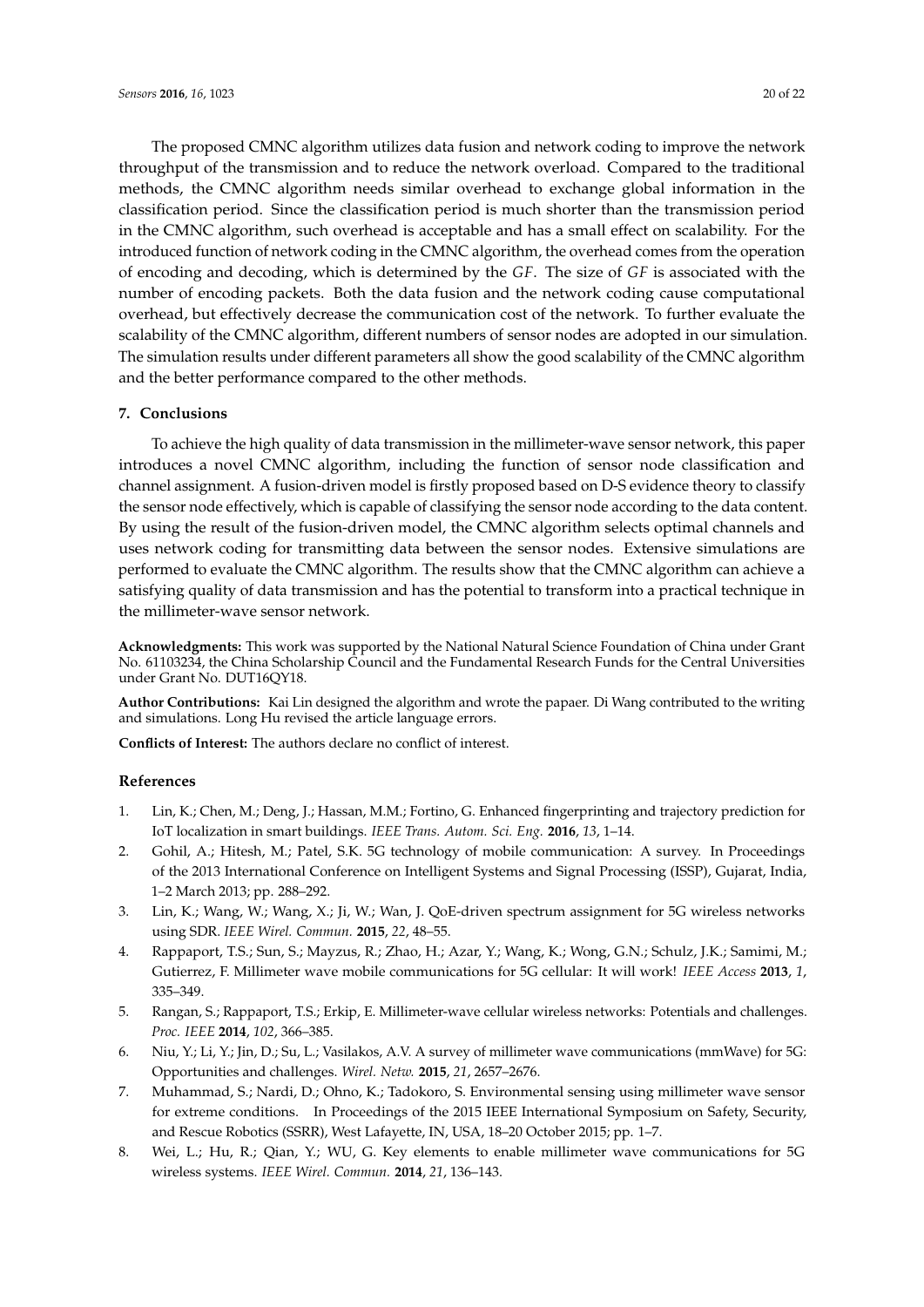- <span id="page-20-0"></span>9. Mekikis, P.V.; Antonopoulos, A.; Kartsakli, E.; Lalos, A.S.; Alonso, L.; Verikoukis, C. Information exchange in randomly deployed dense WSNs with wireless energy harvesting capabilities. *IEEE Trans. Wirel. Commun.* **2016**, *15*, 3008–3018.
- <span id="page-20-1"></span>10. Murali, N.; Hossein, B. Network coding applications for 5G millimeter-wave communications. *Netw. Internet Archit.* **2015**, arXiv:1512.03031.
- <span id="page-20-2"></span>11. Antonopoulos, A.; Verikoukis, C. Multi-player game theoretic MAC strategies for energy efficient data dissemination. *IEEE Trans. Wirel. Commun.* **2014**, *13*, 592–603.
- <span id="page-20-3"></span>12. Shafieinejad, A.; Hendessi, F.; Fekri, F. Network coding for multiple unicast sessions in multi-channel/ interface wireless networks. *Wirel. Netw.* **2013**, *19*, 891–911.
- <span id="page-20-4"></span>13. Sun, Y.; Yang, Y.; Li, Y.; Zhang, Y. Full diversity reception based on dempster-shafer theory for network coding with multiple-antennas relay. *China Commun.* **2015**, *12*, 76–90.
- <span id="page-20-5"></span>14. Dempster, A.P. Upper and lower probabilities induced by a multivalued mapping. *Ann. Math. Stat.* **1967**, *38*, 325–339.
- <span id="page-20-6"></span>15. Shafer, G. *A Mathematical Theory of Evidence*; Princeton University Press: Princeton, NJ, USA, 1976; Volume 1.
- <span id="page-20-7"></span>16. Ranoeliarivao, S.; Morsier, F.D.; Tuia, D.; Rakotoniaina, S.; Borgeaud, M.; Thiran, J.-P.; Rakotondraompiana, S. Multisource clustering of remote sensing images with entropy-based Dempster-Shafer fusion. In Proceedings of the 21st European Signal Processing Conference (EUSIPCO), Marrakech, Morocco, 9–13 September 2013; pp. 1–5.
- <span id="page-20-8"></span>17. Ghasemi, J.; Ghaderi, R.; Karami Mollaeia, M.R.; Hojjatoleslamib, S.A. A novel fuzzy Dempster-Shafer inference system for brain MRI segmentation. *Inf. Sci.* **2013**, *223*, 205–220.
- <span id="page-20-9"></span>18. Luo, R.C.; Chun, C.L. Multisensor fusion-based concurrent environment mapping and moving object detection for intelligent service robotics. *IEEE Trans. Ind. Electron.* **2014**, *61*, 4043–4051.
- <span id="page-20-10"></span>19. Zhu, H.; Basir, O. A scheme for constructing evidence structures in Dempster-Shafer evidence theory for data fusion. *Comput. Intell. Robot. Autom.* **2003**, *2*, 960–965.
- <span id="page-20-11"></span>20. Qin, L.; Li, Y.; He, Z.; Lin, J.; Lu, Y. Cooperative signal processing scheme for multiple-cell based on evidence theory. In Proceedings of the 8th International ICST Conference on Communications and Networking in China (CHINACOM), Guilin, China, 4–16 August 2013; pp. 643–647.
- <span id="page-20-12"></span>21. Kessentini, Y.; Burger, T.; Paquet, T. A Dempster-Shafer theory based combination of handwriting recognition systems with multiple rejection strategies. *Pattern Recognit.* **2015**, *48*, 534–544.
- <span id="page-20-13"></span>22. Dong, G.; Kuang, G. Target recognition via information aggregation through Dempster-Shafer's evidence theory. *Geosci. Remote Sens. Lett.* **2015**, *12*, 1247–1251.
- <span id="page-20-14"></span>23. Gruska, D. Network information flow. *IEEE Trans. Inf. Theory* **2006**, *72*, 167–180.
- <span id="page-20-15"></span>24. Torres Compta, P.; Fitzek, F.H.P.; Lucani, D.E. Network coding is the 5G key enabling technology: Effects and strategies to manage heterogeneous packet lengths. *Trans. Emerg. Telecommun. Technol.* **2015**, *26*, 46–55.
- <span id="page-20-16"></span>25. Leu, J.; Yu, M.; Yueh, H. Improving network coding based file sharing for unstructured peer-to-peer networks. *J. Netw. Syst. Manag.* **2015**, *23*, 803–829.
- <span id="page-20-17"></span>26. Jiang, D.; Xua, Z.; Li, W.; Chen, Z. Network coding-based energy-efficient multicast routing algorithm for multi-hop wireless networks. *J. Syst. Softw.* **2015**, *104*, 152–165.
- <span id="page-20-18"></span>27. Antonopoulos, A.; Verikoukis, C.; Skianis, C.; Akan, O.B. Energy efficient network coding-based MAC for cooperative ARQ wireless networks. *Ad Hoc Netw.* **2013**, *11*, 190–200.
- <span id="page-20-19"></span>28. Antonopoulos, A.; Lalos, A.S.; Renzo, M.D.; Verikoukis, C. Cross-layer theoretical analysis of NC-aided cooperative ARQ protocols in correlated shadowed environments. *IEEE Trans. Veh. Technol.* **2015**, *64*, 4074–4087.
- <span id="page-20-20"></span>29. Lin, K.; Song, J.; Luo, J.; Ji, W.; Hossain, S.; Ghoneim, A. GVT: Green video transmission in the mobile cloud networks. *IEEE Trans. Circuits Syst. Video Technol.* **2016**, doi:10.1109/TCSVT.2016.2539618.
- <span id="page-20-21"></span>30. Wu, Y.; Stankovic, J.A.; He, T.; Lu, J.; Lin, S. Realistic and efficient multi-channel communications in wireless sensor networks. In Proceedings of the 27th Conference on Computer Communications, INFOCOM 2008, Phoenix, AZ, USA, 13–18 April 2008.
- <span id="page-20-22"></span>31. Phung, K.; Lemmens, B.; Goossens, M.; Nowe, A.; Tran, L.; Steenhaut, K. Schedule-based multi-channel communication in wireless sensor networks: A complete design and performance evaluation. *Ad Hoc Netw.* **2015**, *26*, 88–102.